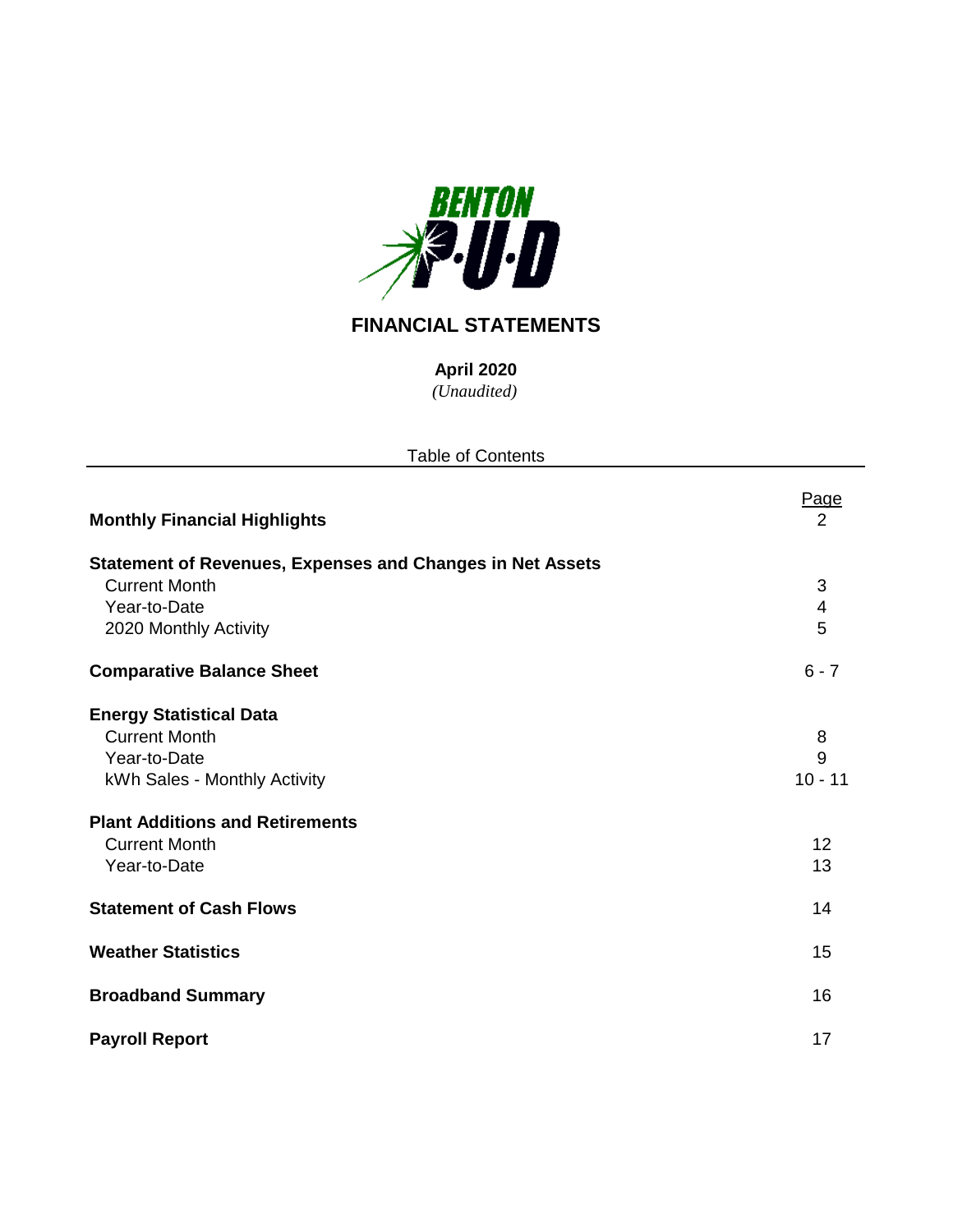

## *Financial Highlights April 2020*

 *Issue date: 5/26/20*



**Retail Revenues**

- ➢ April's temperature was 1.9 degrees above the historical average while precipitation was 96% below the 5-year average of 0.67 inches. Heating degree days were in line with the 5-year average.
- ➢ April's retail revenues were over budget estimates by 4%.
- ➢ Retail revenues year to date are 3% below budget estimates.
- **Net Power Expense (NPE)**
	- ➢ NPE was \$7.8M for the month, 4% over budget estimates
	- ➢ Net Power Expense YTD of \$27.5M is \$270k above budget.
	- Slice generation was 88 aMW's for April, 13 aMW's under budget.
	- ➢ Sales in the secondary market returned about \$0.8M.

## **Net Margin/Net Position**

➢ Net Position and Net Margin were below budget estimates by about \$1.1M and \$1.3M respectively. Warmer average winter temperatures and less than average precipitation has resulted in lower than expected retail revenues and less excess power to sell in the secondary market. **Capital**

- **•** Net capital expenditures for the year are \$3.5M of the \$15.5M net budget. **O&M Expense**
- ➢ April's O&M expenses, before NESC, were \$2.4M or 9% above budget, YTD expenses are 2% below budget.

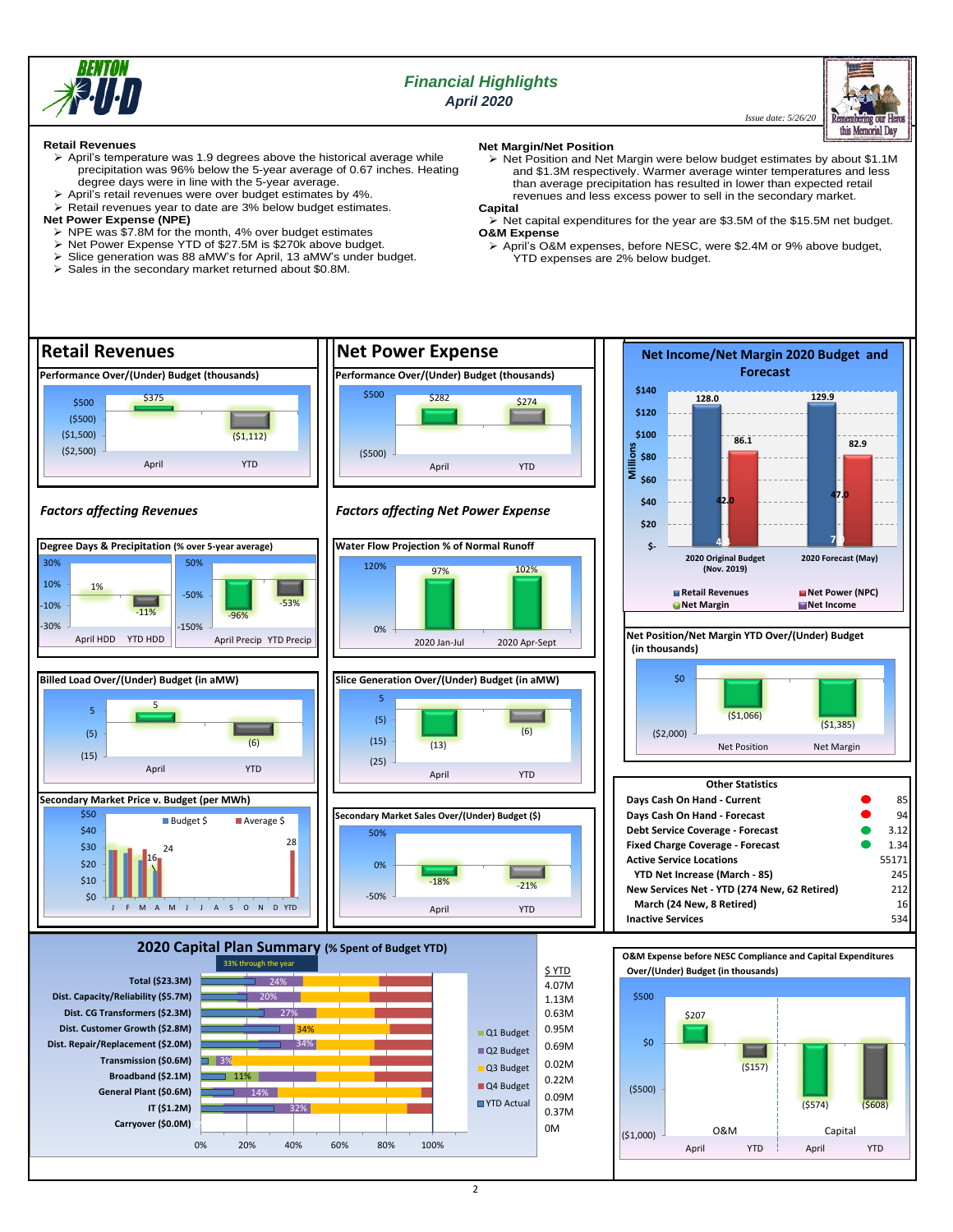## **PUBLIC UTILITY DISTRICT NO.1 OF BENTON COUNTY STATEMENT OF REVENUES, EXPENSES, AND CHANGE IN NET POSITION APRIL 2020**

|                                                                                           | 4/30/20             |                     |                          | 4/30/19             |                          |  |  |
|-------------------------------------------------------------------------------------------|---------------------|---------------------|--------------------------|---------------------|--------------------------|--|--|
|                                                                                           | <b>ACTUAL</b>       | <b>BUDGET</b>       | <b>PCT</b><br><b>VAR</b> | <b>ACTUAL</b>       | <b>PCT</b><br><b>VAR</b> |  |  |
| <b>OPERATING REVENUES</b>                                                                 |                     |                     |                          |                     |                          |  |  |
| Energy Sales - Retail                                                                     | 9,678,991           | 9,304,084           | 4%                       | 8,518,369           | 14%                      |  |  |
| <b>City Occupation Taxes</b>                                                              | 457,636             | 534,036             | $-14%$                   | 469,094             | $-2%$                    |  |  |
| <b>Bad Debt Expense</b>                                                                   | (19,300)            | (22, 763)           | $-15%$                   | (18, 400)           | 5%                       |  |  |
| <b>Energy Secondary Market Sales</b>                                                      | 818,721             | 996,719             | $-18%$                   | 1,310,249           | $-38%$                   |  |  |
| Transmission of Power for Others                                                          | 85,742              | 75,000              | 14%                      | 152,687             | $-44%$                   |  |  |
| <b>Broadband Revenue</b>                                                                  | 227,433             | 212,299             | 7%                       | 195,468             | 16%                      |  |  |
| <b>Other Revenue</b>                                                                      | 81,472              | 87,403              | $-7%$                    | 108,244             | $-25%$                   |  |  |
| <b>TOTAL OPERATING REVENUES</b>                                                           | 11,330,694          | 11,186,778          | 1%                       | 10,735,710          | 6%                       |  |  |
| <b>OPERATING EXPENSES</b>                                                                 |                     |                     |                          |                     |                          |  |  |
| <b>Purchased Power</b>                                                                    | 7,404,409           | 7,337,210           | 1%                       | 6,703,472           | 10%                      |  |  |
| <b>Purchased Transmission &amp; Ancillary Services</b>                                    | 1,197,922           | 1,172,513           | 2%                       | 1,093,605           | 10%                      |  |  |
| <b>Conservation Program</b>                                                               | 57,777              | 34,367              | 68%                      | 6,622               | n/a                      |  |  |
| <b>Total Power Supply</b>                                                                 | 8,660,107           | 8,544,090           | 1%                       | 7,803,699           | 11%                      |  |  |
| Transmission Operation & Maintenance                                                      | 2,711               | 11,643              | $-77%$                   | 8,562               | $-68%$                   |  |  |
| Distribution Operation & Maintenance                                                      | 1,111,214           | 998,997             | 11%                      | 808,402             | 37%                      |  |  |
| <b>Broadband Expense</b>                                                                  | 96,279              | 63,259              | 52%                      | 83,823              | 15%                      |  |  |
|                                                                                           | 416,647             | 432,156             | $-4%$                    | 348,241             | 20%                      |  |  |
| Customer Accounting, Collection & Information<br>Administrative & General                 | 773,956             | 687,817             | 13%                      | 655,791             | 18%                      |  |  |
|                                                                                           |                     |                     |                          |                     |                          |  |  |
| Subtotal before NESC Compliance / Public Safety<br>NESC Compliance (Net District Expense) | 2,400,807<br>89,091 | 2,193,872<br>46,398 | 9%<br>92%                | 1,904,820<br>68,856 | 26%<br>29%               |  |  |
| Subtotal before Taxes & Depreciation                                                      | 2,489,898           | 2,240,270           | 11%                      | 1,973,676           | 26%                      |  |  |
| <b>Taxes</b>                                                                              | 1,111,687           | 1,223,594           | $-9%$                    | 1,053,217           | 6%                       |  |  |
| Depreciation & Amortization                                                               | 850,661             | 880,783             | $-3%$                    | 826,859             | 3%                       |  |  |
| <b>Total Other Operating Expenses</b>                                                     | 4,452,246           | 4,344,647           | 2%                       | 3,853,752           | 16%                      |  |  |
| <b>TOTAL OPERATING EXPENSES</b>                                                           | 13,112,354          | 12,888,737          | 2%                       | 11,657,452          | 12%                      |  |  |
| <b>OPERATING INCOME (LOSS)</b>                                                            | (1,781,660)         | (1,701,959)         | 5%                       | (921, 742)          | 93%                      |  |  |
| <b>NONOPERATING REVENUES &amp; EXPENSES</b>                                               |                     |                     |                          |                     |                          |  |  |
| Interest Income                                                                           | 27,187              | 83,300              | $-67%$                   | 115,854             | $-77%$                   |  |  |
| Other Income                                                                              | 20,247              | 31,327              | $-35%$                   | 24,108              | $-16%$                   |  |  |
| Other Expense                                                                             |                     |                     | n/a                      |                     | n/a                      |  |  |
| <b>Interest Expense</b>                                                                   | (215, 332)          | (225, 805)          | $-5%$                    | (203, 872)          | 6%                       |  |  |
| Debt Discount/Premium Amortization & Loss on Defeased Debt                                | 30,318              | 30,831              | $-2%$                    | 34,318              | $-12%$                   |  |  |
| MtM Gain/(Loss) on Investments                                                            | ÷,                  | $\blacksquare$      | n/a                      | $\blacksquare$      | n/a                      |  |  |
| <b>TOTAL NONOPERATING REVENUES &amp; EXPENSES</b>                                         | (137,580)           | (80, 348)           | 71%                      | (29, 592)           | n/a                      |  |  |
| <b>INCOME (LOSS) BEFORE CAPITAL CONTRIBUTIONS</b>                                         | (1,919,239)         | (1,782,307)         | 8%                       | (951, 334)          | 102%                     |  |  |
| <b>CAPITAL CONTRIBUTIONS</b>                                                              | 155,334             | 150,148             | 3%                       | 121,077             | 28%                      |  |  |
| <b>CHANGE IN NET POSITION</b>                                                             | (1,763,906)         | (1,632,159)         | 8%                       | (830, 257)          | 112%                     |  |  |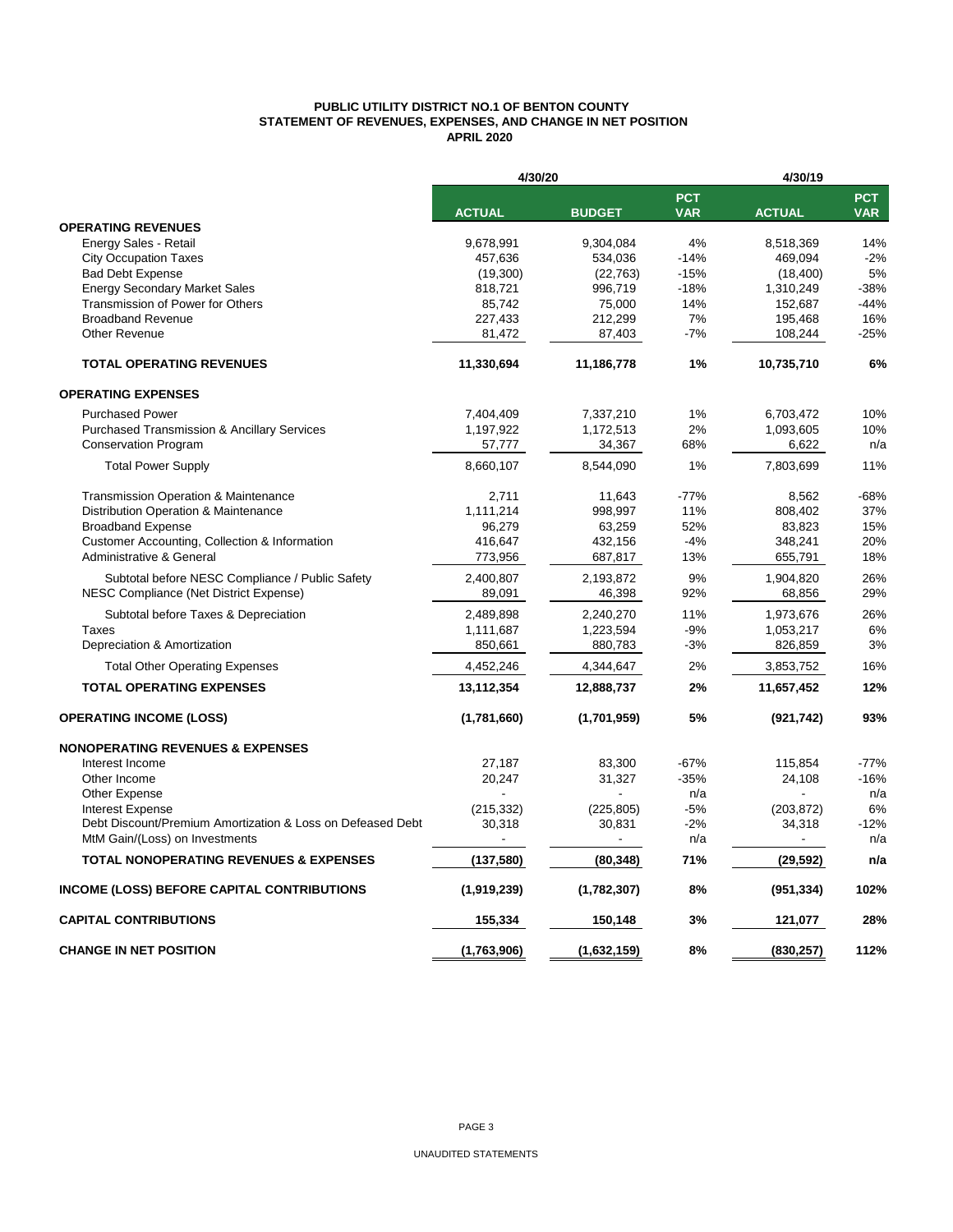## **PUBLIC UTILITY DISTRICT NO.1 OF BENTON COUNTY STATEMENT OF REVENUES, EXPENSES, AND CHANGE IN NET POSITION YEAR TO DATE**

|                                                            | 4/30/20       |               |                          | 4/30/19       |                          |  |  |
|------------------------------------------------------------|---------------|---------------|--------------------------|---------------|--------------------------|--|--|
|                                                            | <b>ACTUAL</b> | <b>BUDGET</b> | <b>PCT</b><br><b>VAR</b> | <b>ACTUAL</b> | <b>PCT</b><br><b>VAR</b> |  |  |
| <b>OPERATING REVENUES</b>                                  |               |               |                          |               |                          |  |  |
| Energy Sales - Retail                                      | 38,299,003    | 39,410,580    | $-3%$                    | 40,305,351    | $-5%$                    |  |  |
| <b>City Occupation Taxes</b>                               | 2,117,551     | 2,136,145     | $-1%$                    | 2,337,506     | $-9%$                    |  |  |
| <b>Bad Debt Expense</b>                                    | (74, 200)     | (99, 420)     | $-25%$                   | (74,900)      | $-1%$                    |  |  |
| <b>Energy Secondary Market Sales</b>                       | 7,194,917     | 9,127,681     | $-21%$                   | 13,256,819    | $-46%$                   |  |  |
| Transmission of Power for Others                           | 468,899       | 300,000       | 56%                      | 551,854       | $-15%$                   |  |  |
| <b>Broadband Revenue</b>                                   | 908,459       | 849,616       | 7%                       | 778,480       | 17%                      |  |  |
| <b>Other Revenue</b>                                       | 703,212       | 766,456       | $-8%$                    | 844,772       | $-17%$                   |  |  |
| <b>TOTAL OPERATING REVENUES</b>                            | 49,617,841    | 52,491,058    | $-5%$                    | 57,999,882    | $-14%$                   |  |  |
| <b>OPERATING EXPENSES</b>                                  |               |               |                          |               |                          |  |  |
| <b>Purchased Power</b>                                     | 30,148,447    | 31,829,084    | $-5%$                    | 41,801,706    | -28%                     |  |  |
| <b>Purchased Transmission &amp; Ancillary Services</b>     | 4,892,993     | 4,855,727     | 1%                       | 4,633,520     | 6%                       |  |  |
| <b>Conservation Program</b>                                | 160,843       | 119,247       | 35%                      | 9,099         | n/a                      |  |  |
| <b>Total Power Supply</b>                                  | 35,202,283    | 36,804,058    | $-4%$                    | 46,444,325    | $-24%$                   |  |  |
| <b>Transmission Operation &amp; Maintenance</b>            | 23,134        | 43,479        | $-47%$                   | 27,923        | $-17%$                   |  |  |
| Distribution Operation & Maintenance                       | 3,683,589     | 4,133,120     | $-11%$                   | 3,418,362     | 8%                       |  |  |
| <b>Broadband Expense</b>                                   | 381,712       | 265,539       | 44%                      | 331,105       | 15%                      |  |  |
| Customer Accounting, Collection & Information              | 1,610,945     | 1,576,730     | 2%                       | 1,459,844     | 10%                      |  |  |
| <b>Administrative &amp; General</b>                        | 2,890,540     | 2,728,205     | 6%                       | 2,480,496     | 17%                      |  |  |
| Subtotal before NESC Compliance / Public Safety            | 8,589,920     | 8,747,074     | $-2%$                    | 7,717,730     | 11%                      |  |  |
| NESC Compliance (Net District Expense)                     | 258,041       | 185,592       | 39%                      | 115,846       | 123%                     |  |  |
| Subtotal before Taxes & Depreciation                       | 8,847,961     | 8,932,666     | $-1%$                    | 7,833,576     | 13%                      |  |  |
| Taxes                                                      | 4,688,324     | 4,894,375     | $-4%$                    | 4,998,358     | $-6%$                    |  |  |
| Depreciation & Amortization                                | 3,393,261     | 3,515,470     | $-3%$                    | 3,442,396     | $-1%$                    |  |  |
| <b>Total Other Operating Expenses</b>                      | 16,929,545    | 17,342,511    | $-2%$                    | 16,274,330    | 4%                       |  |  |
| <b>TOTAL OPERATING EXPENSES</b>                            | 52,131,828    | 54,146,569    | $-4%$                    | 62,718,655    | -17%                     |  |  |
| <b>OPERATING INCOME (LOSS)</b>                             | (2,513,987)   | (1,655,511)   | 52%                      | (4,718,773)   | $-47%$                   |  |  |
| <b>NONOPERATING REVENUES &amp; EXPENSES</b>                |               |               |                          |               |                          |  |  |
| Interest Income                                            | 195,574       | 333,200       | $-41%$                   | 462,745       | $-58%$                   |  |  |
| Other Income                                               | 122,553       | 125,307       | $-2%$                    | 123,549       | $-1%$                    |  |  |
| Other Expense                                              |               |               | n/a                      |               | n/a                      |  |  |
| Interest Expense                                           | (871, 329)    | (873, 221)    | 0%                       | (826, 270)    | 5%                       |  |  |
| Debt Discount/Premium Amortization & Loss on Defeased Debt | 121,274       | 123,324       | $-2%$                    | 137,272       | $-12%$                   |  |  |
| MtM Gain/(Loss) on Investments                             | (5,600)       |               | n/a                      | 37,998        | $-115%$                  |  |  |
| <b>TOTAL NONOPERATING REVENUES &amp; EXPENSES</b>          | (437, 528)    | (291, 390)    | 50%                      | (64, 706)     | n/a                      |  |  |
| INCOME (LOSS) BEFORE CAPITAL CONTRIBUTIONS                 | (2,951,515)   | (1,946,901)   | 52%                      | (4,783,479)   | $-38%$                   |  |  |
| <b>CAPITAL CONTRIBUTIONS</b>                               | 539,357       | 600,592       | $-10%$                   | 222,343       | 143%                     |  |  |
| <b>CHANGE IN NET POSITION</b>                              | (2, 412, 159) | (1,346,310)   | 79%                      | (4, 561, 136) | $-47%$                   |  |  |
| TOTAL NET POSITION, BEGINNING OF YEAR                      | 135,608,170   | 135,608,170   | 0%                       | 133,899,577   | 1%                       |  |  |
| TOTAL NET POSITION, END OF YEAR                            | 133,196,011   | 134,261,860   | $-1%$                    | 129,338,441   | 3%                       |  |  |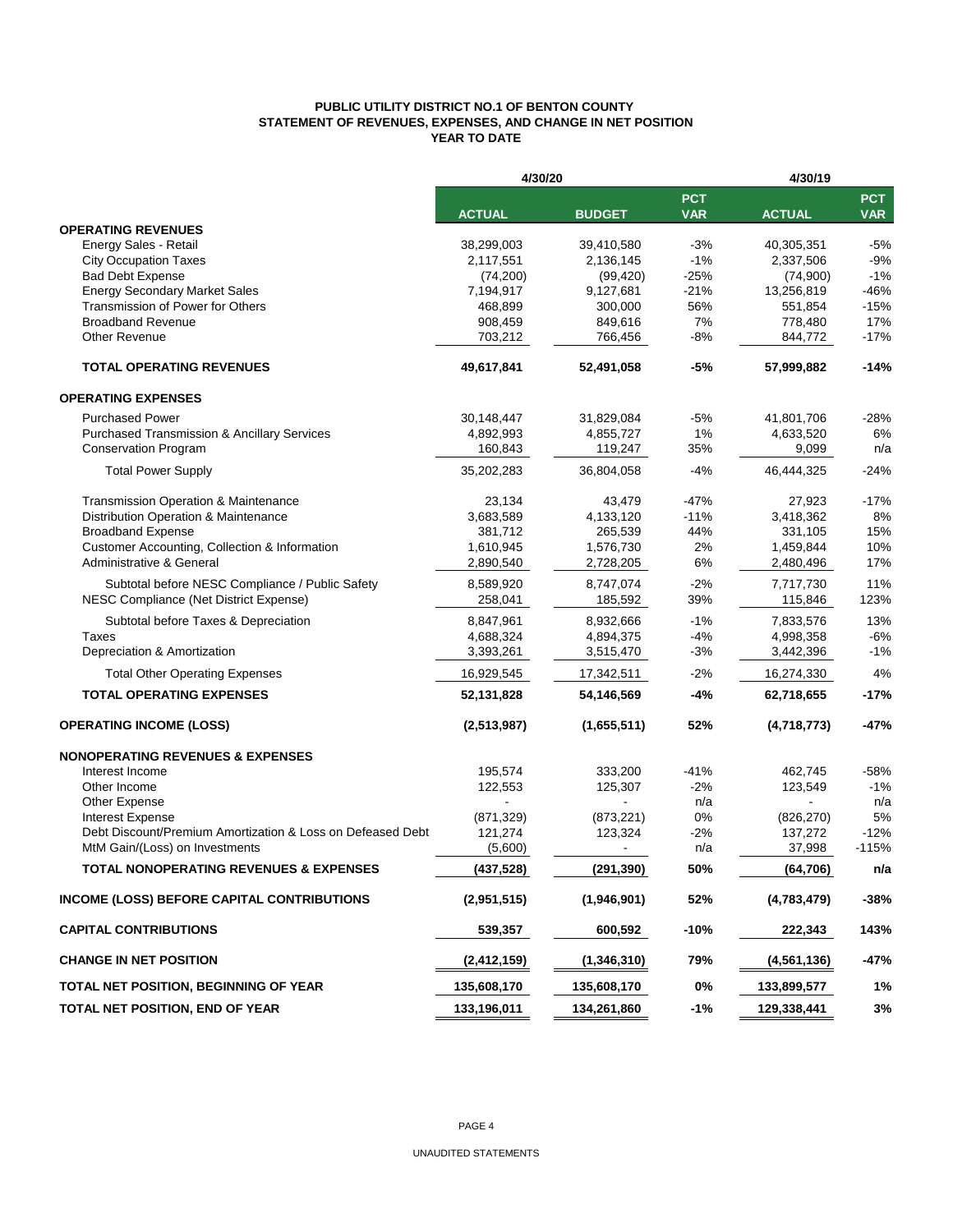## **PUBLIC UTILITY DISTRICT NO. 1 OF BENTON COUNTY STATEMENT OF REVENUES, EXPENSES, AND CHANGE IN NET POSITION 2020 MONTHLY ACTIVITY**

|                                                 | January      | February       | <b>March</b> | <b>April</b>             | <b>May</b> | June | July | August | September | October | <b>November</b> | <b>December</b> | <b>Total</b>  |
|-------------------------------------------------|--------------|----------------|--------------|--------------------------|------------|------|------|--------|-----------|---------|-----------------|-----------------|---------------|
| <b>OPERATING REVENUES</b>                       |              |                |              |                          |            |      |      |        |           |         |                 |                 |               |
| Energy Sales - Retail                           | \$10,316,792 | \$8,989,978    | \$9,313,243  | \$9,678,991              |            |      |      |        |           |         |                 |                 | \$38,299,004  |
| <b>City Occupation Taxes</b>                    | 599,365      | 572,889        | 487,661      | 457,636                  |            |      |      |        |           |         |                 |                 | 2,117,551     |
| <b>Bad Debt Expense</b>                         | (19, 400)    | (18,500)       | (17,000)     | (19,300)                 |            |      |      |        |           |         |                 |                 | (74, 200)     |
| <b>Energy Secondary Market Sales</b>            | 2,208,140    | 2,167,725      | 2,000,332    | 818,721                  |            |      |      |        |           |         |                 |                 | 7,194,918     |
| Transmission of Power for Others                | 147,348      | 107,661        | 128,149      | 85,742                   |            |      |      |        |           |         |                 |                 | 468,900       |
| <b>Broadband Revenue</b>                        | 231,775      | 222,400        | 226,850      | 227,433                  |            |      |      |        |           |         |                 |                 | 908,458       |
| Other Electric Revenue                          | 451,145      | 96,010         | 74,585       | 81,472                   |            |      |      |        |           |         |                 |                 | 703,212       |
| <b>TOTALOPERATING REVENUES</b>                  | 13,935,165   | 12,138,163     | 12,213,820   | 11,330,695               |            |      |      |        |           |         |                 |                 | 49,617,843    |
| <b>OPERATING EXPENSES</b>                       |              |                |              |                          |            |      |      |        |           |         |                 |                 |               |
| <b>Purchased Power</b>                          | 7,740,172    | 7,376,746      | 7,627,121    | 7,404,409                |            |      |      |        |           |         |                 |                 | 30,148,448    |
| Purchased Transmission & Ancillary Services     | 1,198,004    | 1,286,146      | 1,210,921    | 1,197,922                |            |      |      |        |           |         |                 |                 | 4,892,993     |
| <b>Conservation Program</b>                     | 52,054       | 72,798         | (21, 787)    | 57,777                   |            |      |      |        |           |         |                 |                 | 160,842       |
| <b>Total Power Supply</b>                       | 8,990,230    | 8,735,690      | 8,816,255    | 8,660,108                |            |      |      |        |           |         |                 |                 | 35,202,283    |
| Transmission Operation & Maintenance            | 3,492        | 3,351          | 13,580       | 2,711                    |            |      |      |        |           |         |                 |                 | 23,134        |
| Distribution Operation & Maintenance            | 851,740      | 834,130        | 886,505      | 1,111,214                |            |      |      |        |           |         |                 |                 | 3,683,589     |
| <b>Broadband Expense</b>                        | 103,781      | 90,441         | 91,210       | 96,279                   |            |      |      |        |           |         |                 |                 | 381,711       |
| Customer Accounting, Collection & Information   | 383,519      | 432,950        | 377,830      | 416,647                  |            |      |      |        |           |         |                 |                 | 1,610,946     |
| Administrative & General                        | 1,134,738    | 446,795        | 535,051      | 773,956                  |            |      |      |        |           |         |                 |                 | 2,890,540     |
| Subtotal before NESC Compliance / Public Safety | 2,477,270    | 1,807,667      | 1,904,176    | 2,400,807                |            |      |      |        |           |         |                 |                 | 8,589,920     |
| NESC Compliance (Net District Expense)          | (26, 646)    | 100,368        | 95,228       | 89,091                   |            |      |      |        |           |         |                 |                 | 258,041       |
| Subtotal before Taxes & Depreciation            | 2,450,624    | 1,908,035      | 1,999,404    | 2,489,898                |            |      |      |        |           |         |                 |                 | 8,847,961     |
| Taxes                                           | 1,280,417    | 1,206,974      | 1,089,246    | 1,111,687                |            |      |      |        |           |         |                 |                 | 4,688,324     |
| Depreciation & Amortization                     | 848,222      | 845,180        | 849,198      | 850,661                  |            |      |      |        |           |         |                 |                 | 3,393,261     |
| <b>Total Other Operating Expenses</b>           | 4,579,263    | 3,960,189      | 3,937,848    | 4,452,246                |            |      |      |        |           |         |                 |                 | 16,929,546    |
| TOTAL OPERATING EXPENSES                        | 13,569,493   | 12,695,879     | 12,754,103   | 13,112,354               |            |      |      |        |           |         |                 |                 | 52,131,829    |
| <b>OPERATING INCOME (LOSS)</b>                  | 365,672      | (557, 716)     | (540, 283)   | (1,781,659)              |            |      |      |        |           |         |                 |                 | (2,513,986)   |
| <b>NONOPERATING REVENUES &amp; EXPENSES</b>     |              |                |              |                          |            |      |      |        |           |         |                 |                 |               |
| Interest Income                                 | 57,801       | 57,502         | 53,084       | 27,187                   |            |      |      |        |           |         |                 |                 | 195,574       |
| Other Income                                    | 31,339       | 35,266         | 35,701       | 20,247                   |            |      |      |        |           |         |                 |                 | 122,553       |
| Other Expense                                   | $\sim$       | $\blacksquare$ | $\mathbf{r}$ | $\overline{a}$           |            |      |      |        |           |         |                 |                 | $\sim$        |
| <b>Interest Expense</b>                         | (215, 332)   | (215, 332)     | (225, 332)   | (215, 332)               |            |      |      |        |           |         |                 |                 | (871, 328)    |
| Debt Discount & Expense Amortization            | 30,318       | 30,318         | 30,318       | 30,318                   |            |      |      |        |           |         |                 |                 | 121,272       |
| MtM Gain/(Loss) on Investments                  | 2,300        | 860            | (8,760)      | $\overline{\phantom{a}}$ |            |      |      |        |           |         |                 |                 | (5,600)       |
| Loss in Joint Ventures/Special Assessments      | $\sim$       | $\sim$         | $\sim$       | $\overline{a}$           |            |      |      |        |           |         |                 |                 | $\sim$        |
| TOTAL NONOPERATING REV/EXP                      | (93, 574)    | (91, 386)      | (114, 989)   | (137,580)                |            |      |      |        |           |         |                 |                 | (437, 529)    |
| INCOME (LOSS) BEFORE CAPITAL CONTRIBUTIONS      | 272,098      | (649, 102)     | (655, 272)   | (1,919,239)              |            |      |      |        |           |         |                 |                 | (2,951,515)   |
| <b>CAPITAL CONTRIBUTIONS</b>                    | 71,172       | 179,840        | 133,011      | 155,334                  |            |      |      |        |           |         |                 |                 | 539,357       |
| <b>CHANGE IN NET POSITION</b>                   | \$343,270    | (\$469,262)    | (\$522,261)  | (\$1,763,905)            | \$0        | \$0  | \$0  | \$0    | \$0       | \$0     | \$0             | \$0             | (2, 412, 158) |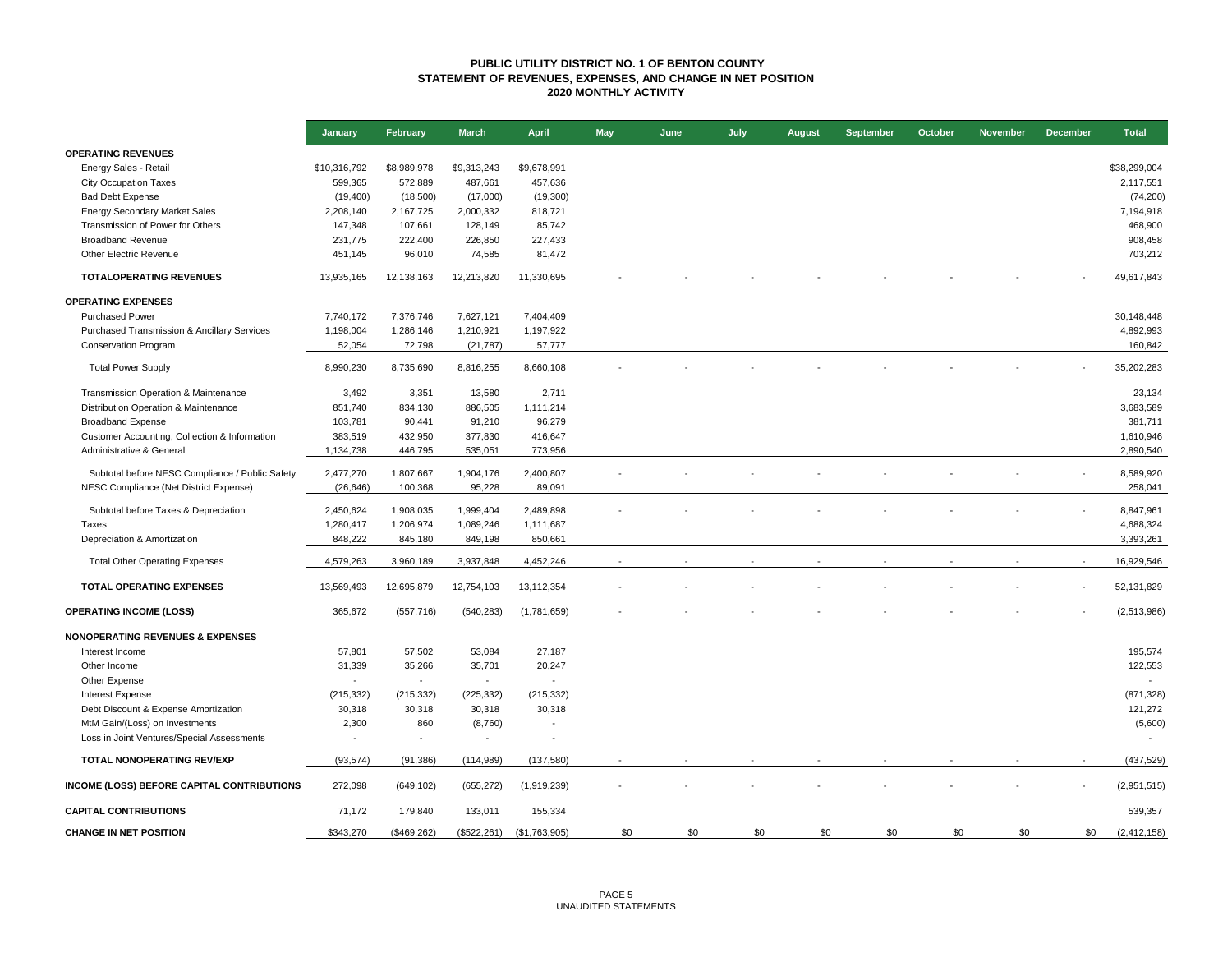# **ASSETS AND DEFERRED OUTFLOWS OF RESOURCES PUBLIC UTILITY DISTRICT NO. 1 OF BENTON COUNTY COMPARATIVE STATEMENT OF NET POSITION**

|                                                                 |                 |                 | Increase/(Decrease) |                |
|-----------------------------------------------------------------|-----------------|-----------------|---------------------|----------------|
| <b>ASSETS</b>                                                   | 4/30/2020       | 4/30/2019       | <b>Amount</b>       | <b>Percent</b> |
|                                                                 |                 |                 |                     |                |
| <b>CURRENT ASSETS</b>                                           |                 |                 |                     |                |
|                                                                 |                 |                 |                     |                |
| Cash & Cash Equivalents<br>Unrestricted Cash & Cash Equivalents | 30,215,315      | 20,003,879      | \$10,211,436        |                |
| <b>Restricted Construction Account</b>                          |                 |                 |                     |                |
| Investments                                                     |                 | 6,706,113       | (6,706,113)         |                |
| Designated Debt Service Reserve Fund                            | 2,612,152       | 2,612,152       | ÷.                  |                |
| Designated Power Market Voltly                                  | 1,229,169       | 3,850,000       | (2,620,831)         |                |
| Designated Special Capital Rsv                                  |                 | 12,822,929      | (12, 822, 929)      |                |
| <b>Designated Customer Deposits</b>                             | 1,900,000       | 1,900,000       |                     |                |
| Accounts Receivable, net                                        | 10,556,628      | 10,378,430      | 178,198             |                |
| <b>BPA Prepay Receivable</b>                                    | 600,000         | 600,000         |                     |                |
| Accrued Interest Receivable                                     |                 | 222,667         | (222, 667)          |                |
| Wholesale Power Receivable                                      | 616,189         | (988, 667)      | 1,604,856           |                |
| <b>Accrued Unbilled Revenue</b>                                 | 3,027,000       | 3,200,000       | (173,000)           |                |
| <b>Inventory Materials &amp; Supplies</b>                       | 6,744,437       | 5,844,408       | 900,029             |                |
| Prepaid Expenses & Option Premiums                              | 524,050         | 500,579         | 23,471              |                |
| <b>Total Current Assets</b>                                     | 58,024,940      | 67,652,490      | (9,627,550)         | $-14%$         |
|                                                                 |                 |                 |                     |                |
| <b>NONCURRENT ASSETS</b>                                        |                 |                 |                     |                |
| <b>Restricted Bond Reserve Fund</b>                             | 1,107,865       | 1,107,865       |                     |                |
| Other Receivables                                               | 258,318         | 152,342         | 105,976             |                |
| <b>Preliminary Surveys</b>                                      | 81,286          | 54,657          | 26,628              |                |
| <b>BPA Prepay Receivable</b>                                    | 4,450,000       | 5,050,000       | (600,000)           |                |
| Deferred Purchased Power Costs                                  | 6,791,980       | 6,502,813       | 289,167             |                |
|                                                                 | 12,689,448      | 12,867,677      | 367,114             | $-1%$          |
| <b>Utility Plant</b>                                            |                 |                 |                     |                |
| Land and Intangible Plant                                       | 3,939,818       | 3.541.484       | 398.334             |                |
| <b>Electric Plant in Service</b>                                | 340, 457, 253   | 322,284,206     | 18,173,048          |                |
| <b>Construction Work in Progress</b>                            | 7,844,833       | 9,207,489       | (1,362,656)         |                |
| <b>Accumulated Depreciation</b>                                 | (208, 583, 965) | (200, 426, 241) | (8, 157, 723)       |                |
| <b>Net Utility Plant</b>                                        | 143,657,940     | 134,606,937     | 9,051,003           | 7%             |
| <b>Total Noncurrent Assets</b>                                  | 156,347,388     | 147,474,614     | 8,872,774           | 6%             |
| <b>Total Assets</b>                                             | 214,372,328     | 215,127,104     | (754, 776)          | 0%             |
| DEFERRED OUTFLOWS OF RESOURCES                                  |                 |                 |                     |                |
| Unamortized Loss on Defeased Debt                               |                 |                 |                     |                |
| Pension Deferred Outflow                                        | 1,300,658       | 1,180,507       | 120,151             |                |
| Accumulated Decrease in Fair Value of Hedging Derivatives       | 1,957,414       | 3,492,469       | (1,535,055)         |                |
|                                                                 |                 |                 |                     |                |
| <b>Total Deferred Outflows of Resources</b>                     | 3,258,072       | 4,672,976       | (1,414,904)         |                |
|                                                                 |                 |                 |                     |                |
| TOTAL ASSETS & DEFERRED OUTFLOWS OF RESOURCES                   | 217,630,400     | 219,800,080     | (2, 169, 680)       | $-1%$          |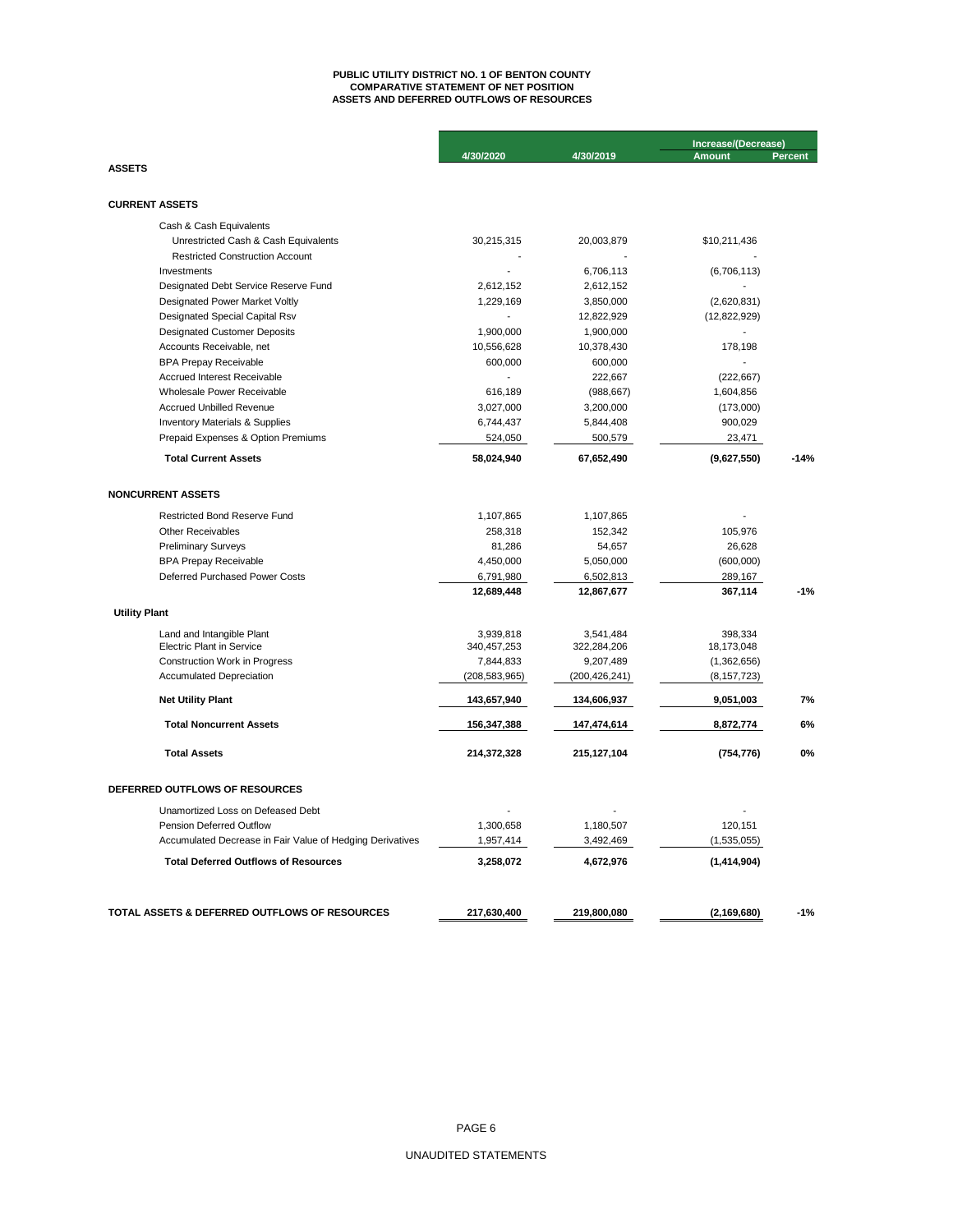# **PUBLIC UTILITY DISTRICT NO. 1 OF BENTON COUNTY COMPARATIVE STATEMENT OF NET POSITION LIABILITIES AND DEFERRED INFLOWS OF RESOURCES**

|                                                              |                     |                     | Increase/(Decrease) |                |
|--------------------------------------------------------------|---------------------|---------------------|---------------------|----------------|
|                                                              | 4/30/2020           | 4/30/2019           | <b>Amount</b>       | <b>Percent</b> |
| <b>LIABILITIES</b>                                           |                     |                     |                     |                |
|                                                              |                     |                     |                     |                |
| <b>CURRENT LIABILITIES</b>                                   |                     |                     |                     |                |
| <b>Warrants Outstanding</b>                                  |                     |                     | \$0                 |                |
| Accounts Payable                                             | 8,980,220           | 8,670,921           | 309,299             |                |
| <b>Customer Deposits</b>                                     | 2,116,566           | 2,031,290           | 85,276              |                |
| <b>Accrued Taxes Payable</b>                                 | 1,761,482           | 1,747,602           | 13,880              |                |
| Other Current & Accrued Liabilities                          | 3,300,345           | 2,815,927           | 484,419             |                |
| Accrued Interest Payable                                     |                     | (0)                 | $\mathbf 0$         |                |
| Revenue Bonds, Current Portion                               | 3,940,000           | 3,750,000           | 190,000             |                |
| <b>Total Current Liabilities</b>                             | 20,098,614          | 19,015,740          | 1,082,874           | 6%             |
| <b>NONCURRENT LIABILITIES</b>                                |                     |                     |                     |                |
| 2010 Bond Issue                                              | 17,345,000          | 17,345,000          |                     |                |
| 2011 Bond Issue                                              | 5,830,000           | 9,770,000           | (3,940,000)         |                |
| 2016 Bond Issue                                              | 22,470,000          | 22,470,000          |                     |                |
| Unamortized Premium & Discount                               | 3,329,214           | 3,729,265           | (400, 052)          |                |
| Pension Liability                                            | 5,017,752           | 6,852,561           | (1,834,809)         |                |
| Deferred Revenue                                             | 976,753             | 1,289,426           | (312, 674)          |                |
| <b>BPA Prepay Incentive Credit</b>                           | 1,357,269           | 1,518,525           | (161, 256)          |                |
| <b>Other Liabilities</b>                                     | 2,356,983           | 3,968,700           | (1,611,717)         |                |
| <b>Total Noncurrent Liabilities</b>                          | 58,682,971          | 66,943,478          | (4,320,507)         | $-12%$         |
| <b>Total Liabilities</b>                                     | 78,781,584          | 85,959,217          | (3, 237, 633)       | $-8%$          |
| DEFERRED INFLOWS OF RESOURCES                                |                     |                     |                     |                |
|                                                              |                     |                     |                     |                |
| Unamortized Gain on Defeased Debt<br>Pension Deferred Inflow | 42,685<br>3,204,807 | 34,452<br>2,930,225 | 8,233<br>274,582    |                |
| Accumulated Increase in Fair Value of Hedging Derivatives    | 2,405,312           | 1,537,745           | 867,567             |                |
| <b>Total Deferred Inflows of Resources</b>                   | 5,652,804           | 4,502,422           | 1,150,382           | 26%            |
|                                                              |                     |                     |                     |                |
| <b>NET POSITION</b>                                          |                     |                     |                     |                |
| Net Investment in Capital Assets                             | 90,701,041          | 77,508,220          | 13,192,821          |                |
| <b>Restricted for Debt Service</b>                           | 1,107,865           | 1,107,865           |                     |                |
| Unrestricted                                                 | 41,387,105          | 50,722,356          | (9,335,251)         |                |
| <b>Total Net Position</b>                                    | 133,196,012         | 129,338,441         | 3,857,570           | 3%             |
| TOTAL NET POSITION, LIABILITIES AND                          |                     |                     |                     |                |
| DEFERRED INFLOWS OF RESOURCES                                | 217,630,400         | 219,800,080         | (2, 169, 680)       | $-1%$          |
| <b>CURRENT RATIO:</b>                                        | 2.89:1              | 3.56:1              |                     |                |
| (Current Assets / Current Liabilities)                       |                     |                     |                     |                |
| <b>WORKING CAPITAL:</b>                                      | 37,926,326          | \$48,636,750        | (\$10,710,424)      | $-22%$         |
| (Current Assets less Current Liabilities)                    |                     |                     |                     |                |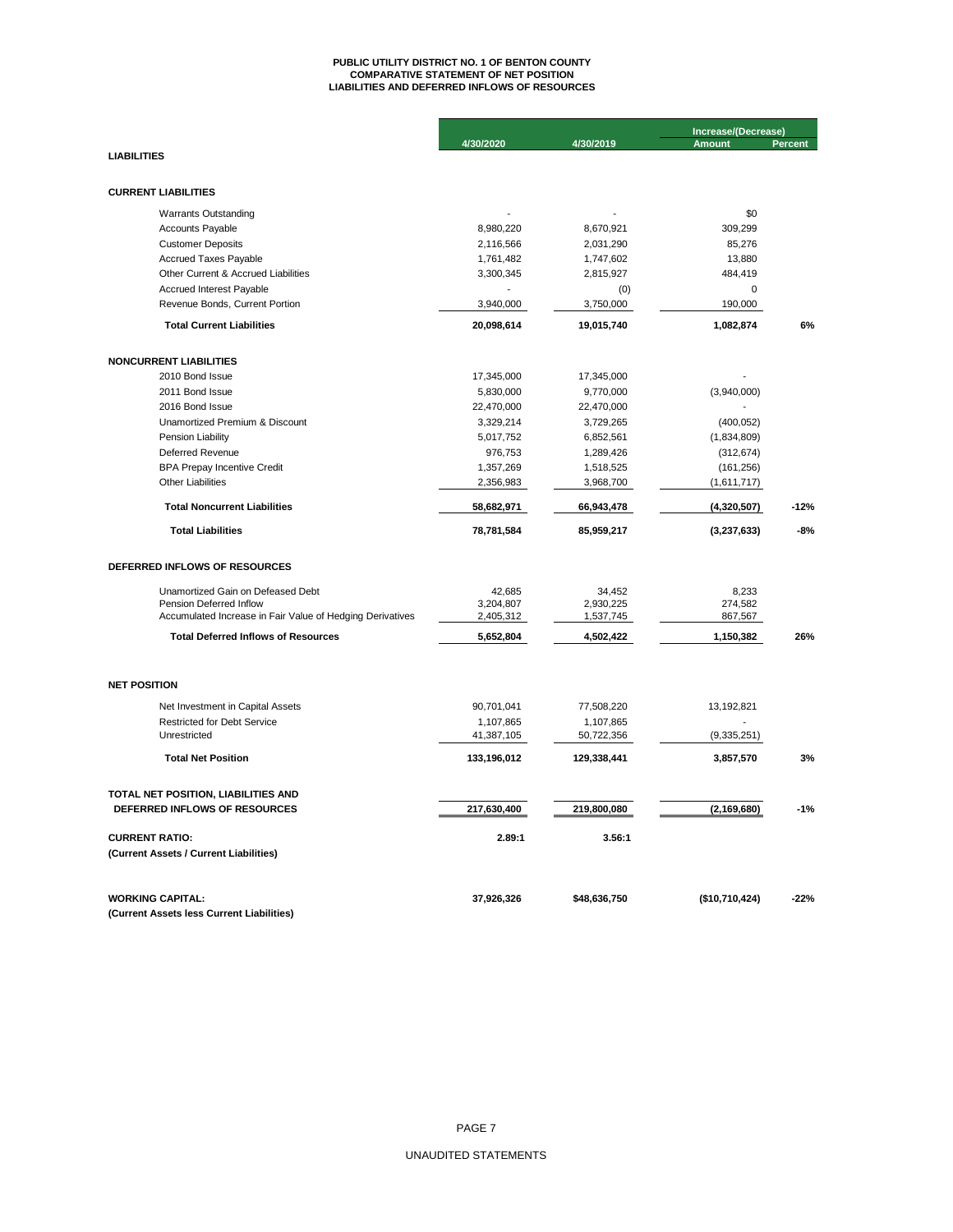## **PUBLIC UTILITY DISTRICT NO. 1 OF BENTON COUNTY ENERGY STATISTICAL DATA CURRENT MONTH**

|                                                                   |                               | 4/30/2020      |                              |                |                          |                               | 4/30/2019       |                          |
|-------------------------------------------------------------------|-------------------------------|----------------|------------------------------|----------------|--------------------------|-------------------------------|-----------------|--------------------------|
|                                                                   | <b>ACTUAL</b>                 |                | <b>BUDGET</b>                |                | <b>PCT</b><br><b>VAR</b> | <b>ACTUAL</b>                 |                 | <b>PCT</b><br><b>VAR</b> |
| <b>ENERGY SALES RETAIL - REVENUE</b>                              |                               |                |                              |                |                          |                               |                 |                          |
| Residential                                                       | \$4,860,173                   |                | \$4.470.576                  |                | 9%                       | 4,677,982                     |                 | 4%                       |
| <b>Small General Service</b>                                      | 638,792                       |                | 703,357                      |                | $-9%$                    | 699,905                       |                 | $-9%$                    |
| <b>Medium General Service</b>                                     | 912,935                       |                | 1,007,203                    |                | $-9%$                    | 990,485                       |                 | $-8%$                    |
| Large General Service                                             | 1,106,688                     |                | 1,144,119                    |                | $-3%$                    | 1,104,311                     |                 | 0%                       |
| Large Industrial                                                  | 279,813                       |                | 309,057                      |                | $-9%$                    | 279,871                       |                 | 0%                       |
| Small Irrigation<br>Large Irrigation                              | 112,781<br>2,378,685          |                | 102,045<br>2,175,506         |                | 11%<br>9%                | 47,810<br>1,361,831           |                 | 136%<br>75%              |
| <b>Street Lights</b>                                              | 18,346                        |                | 18,277                       |                | 0%                       | 17,872                        |                 | 3%                       |
| <b>Security Lights</b>                                            | 21,501                        |                | 24,814                       |                | $-13%$                   | 21,673                        |                 | $-1%$                    |
| <b>Unmetered Accounts</b>                                         | 18,276                        |                | 18,130                       |                | 1%                       | 16,627                        |                 | 10%                      |
| <b>Billed Revenues Before Taxes &amp; Unbilled Revenue</b>        | \$10,347,990                  |                | \$9,973,084                  |                | 4%                       | \$9,218,367                   |                 | 12%                      |
| <b>Unbilled Revenue</b>                                           | (669,000)                     |                | (669,000)                    |                | 0%                       | (700,000)                     |                 | $-4%$                    |
| <b>Energy Sales Retail Subtotal</b>                               | \$9,678,990                   |                | \$9,304,084                  |                | 4%                       | \$8,518,367                   |                 | 14%                      |
| <b>City Occupation Taxes</b>                                      | 457,637                       |                | 534,036                      |                | $-14%$                   | 472,094                       |                 | $-3%$                    |
| Bad Debt Expense (0.16% of retail sales)                          | (19,300)                      |                | (22, 763)                    |                | $-15%$                   | (18, 400)                     |                 | 5%                       |
| <b>TOTAL SALES - REVENUE</b>                                      | \$10,117,327                  |                | \$9,815,357                  |                | 3%                       | \$8,972,061                   |                 | 13%                      |
| <b>ENERGY SALES RETAIL - kWh</b>                                  |                               | aMW            |                              | aMW            |                          |                               | aMW             |                          |
| Residential                                                       | 54,472,823                    | 75.7           | 49,358,262                   | 68.6           | 10%                      | 53,956,825                    | 74.9            | 1%                       |
| <b>Small General Service</b>                                      | 8,078,038                     | 11.2           | 9,114,991                    | 12.7           | $-11%$                   | 9,331,425                     | 13.0            | $-13%$                   |
| <b>Medium General Service</b>                                     | 12,528,060                    | 17.4           | 13,961,429                   | 19.4           | $-10%$                   | 14,008,848                    | 19.5            | $-11%$                   |
| Large General Service                                             | 17,127,860                    | 23.8           | 17,544,402                   | 24.4           | $-2%$                    | 17,834,713                    | 24.8            | $-4%$                    |
| Large Industrial                                                  | 5,109,720                     | 7.1            | 5,694,743                    | 7.9            | $-10%$                   | 5.381.800                     | 7.5             | $-5%$                    |
| Small Irrigation                                                  | 1,530,700                     | 2.1            | 1,385,673                    | 1.9            | 10%                      | 501.057                       | 0.7             | >200%                    |
| Large Irrigation                                                  | 40,514,804                    | 56.3           | 38,984,311                   | 54.1           | 4%                       | 19,869,269                    | 27.6            | 104%                     |
| <b>Street Lights</b>                                              | 212,303                       | 0.3            | 211,081                      | 0.3            | 1%                       | 212,284                       | 0.3             | 0%                       |
| <b>Security Lights</b>                                            | 77,560                        | 0.1            | 86,759                       | 0.1            | $-11%$                   | 81,924                        | 0.1             | $-5%$                    |
| <b>Unmetered Accounts</b><br><b>TOTAL kWh BILLED</b>              | 257,607<br>139,909,475        | 0.4<br>194.3   | 255,422<br>136,597,073       | 0.4<br>189.7   | 1%<br>2%                 | 246.223<br>121,424,368        | 0.3<br>168.6    | 5%<br>15%                |
|                                                                   |                               |                |                              |                |                          |                               |                 |                          |
| <b>NET POWER COST</b>                                             |                               |                |                              |                |                          |                               |                 |                          |
| <b>BPA Power Costs</b>                                            |                               |                |                              |                |                          |                               |                 |                          |
| Slice                                                             | \$2,756,818                   |                | \$2,762,378                  |                | 0%                       | \$2,905,797                   |                 | $-5%$                    |
| <b>Block</b>                                                      | 2,697,429                     |                | 2,696,091                    |                | 0%                       | 2,426,119                     |                 | 11%                      |
| Subtotal                                                          | 5,454,247                     |                | 5,458,469                    |                | 0%                       | 5,331,916                     |                 | 2%                       |
| Other Power Purchases                                             | 835,482                       |                | 682,515                      |                | 22%<br>$-7%$             | 454,486                       |                 | 84%                      |
| Frederickson<br>Transmission                                      | 1,114,679<br>960,160          |                | 1,196,143<br>954,245         |                | 1%                       | 917,071<br>891,943            |                 | 22%<br>8%                |
| Ancillary                                                         | 237,762                       |                | 225,779                      |                | 5%                       | 201,662                       |                 | 18%                      |
| <b>Conservation Program</b>                                       | 57,776                        |                | 28,649                       |                | 102%                     | 6,622                         |                 | >200%                    |
| <b>Gross Power Costs</b>                                          | 8,660,106                     |                | 8,545,800                    |                | 1%                       | 7,803,700                     |                 | 11%                      |
| Less Secondary Market Sales-Energy                                | (793, 197)                    |                | (996, 719)                   |                | $-20%$                   | (1,233,449)                   |                 | $-36%$                   |
| Less Secondary Market Sales-Gas                                   | (25, 524)                     |                |                              |                | n/a                      | (76, 800)                     |                 | $-67%$                   |
| Less Transmission of Power for Others                             | (85, 741)                     |                | (75,000)                     |                | 14%                      | (152, 687)                    |                 | $-44%$                   |
| <b>NET POWER COSTS</b>                                            | \$7,755,644                   |                | \$7,474,081                  |                | 4%                       | 6,340,764                     |                 | 22%                      |
| <b>NET POWER - kWh</b>                                            |                               |                |                              |                |                          |                               |                 |                          |
| <b>BPA Power</b>                                                  |                               | aMW            |                              | aMW            |                          |                               | aMW             |                          |
| Slice                                                             | 63,267,000                    | 87.9           | 72,398,957                   | 100.6          | $-13%$                   | 92,999,000                    | 129.2           | $-32%$                   |
| <b>Block</b>                                                      | 63,775,000                    | 88.6           | 63,743,664                   | 88.5           | 0%                       | 63,820,000                    | 88.6            | 0%                       |
| Subtotal                                                          | 127,042,000                   | 176.4          | 136, 142, 621                | 189.1          | $-7%$                    | 156,819,000                   | 217.8           | $-19%$                   |
| <b>Other Power Purchases</b>                                      | 14,774,000                    | 20.5           | 18,829,283                   | 26.2           | $-22%$                   | 6,826,000                     | 9.5             | 116%                     |
| Frederickson                                                      | 26.400.000                    | 36.7           | 36.000.000                   | 50.0           | $-27%$                   | 7.200.000                     | 10.0            | >200%                    |
| Gross Power kWh                                                   | 168,216,000                   | 233.6          | 190,971,905                  | 265.2          | $-12%$                   | 170,845,000                   | 237.3           | $-2%$                    |
| Less Secondary Market Sales<br>Less Transmission Losses/Imbalance | (33, 274, 000)<br>(2,547,000) | (46.2)         | (62, 197, 847)               | (86.4)         | $-47%$<br>4%             | (57,980,000)<br>(2, 137, 000) | (80.5)<br>(3.0) | $-43%$<br>19%            |
| <b>NET POWER - kWh</b>                                            | 132,395,000                   | (3.5)<br>183.9 | (2, 441, 647)<br>126,332,411 | (3.4)<br>175.5 | 5%                       | 110,728,000                   | 153.8           | 20%                      |
|                                                                   |                               |                |                              |                |                          |                               |                 |                          |
| <b>COST PER MWh: (dollars)</b>                                    |                               |                |                              |                |                          |                               |                 |                          |
| Gross Power Cost (average)                                        | \$51.48                       |                | \$44.75                      |                | 15%                      | \$45.68                       |                 | 13%                      |
| Net Power Cost                                                    | \$58.58                       |                | \$59.16                      |                | $-1%$                    | \$57.26                       |                 | 2%                       |
| <b>BPA Power Cost</b>                                             | \$42.93                       |                | \$40.09                      |                | 7%                       | \$34.00                       |                 | 26%                      |
| Secondary Market Sales                                            | \$23.84                       |                | \$16.02                      |                | 49%                      | \$21.27                       |                 | 12%                      |
| <b>ACTIVE SERVICE LOCATIONS:</b>                                  |                               |                |                              |                |                          |                               |                 |                          |
| Residential                                                       | 45,854                        |                |                              |                |                          | 45,151                        |                 | 2%                       |
| <b>Small General Service</b>                                      | 5,126                         |                |                              |                |                          | 5,044                         |                 | 2%                       |
| <b>Medium General Service</b>                                     | 808                           |                |                              |                |                          | 817                           |                 | $-1%$                    |
| Large General Service                                             | 168                           |                |                              |                |                          | 165                           |                 | 2%                       |
| Large Industrial                                                  | 5                             |                |                              |                |                          | 5                             |                 | 0%                       |
| Small Irrigation                                                  | 556                           |                |                              |                |                          | 545                           |                 | 2%                       |
| Large Irrigation                                                  | 437                           |                |                              |                |                          | 439                           |                 | 0%                       |
| <b>Street Lights</b><br><b>Security Lights</b>                    | 9<br>1,831                    |                |                              |                |                          | 9<br>1,865                    |                 | 0%<br>$-2%$              |
| <b>Unmetered Accounts</b>                                         | 377                           |                |                              |                |                          | 372                           |                 | 1%                       |
| <b>TOTAL</b>                                                      | 55,171                        |                |                              |                |                          | 54,412                        |                 | 1%                       |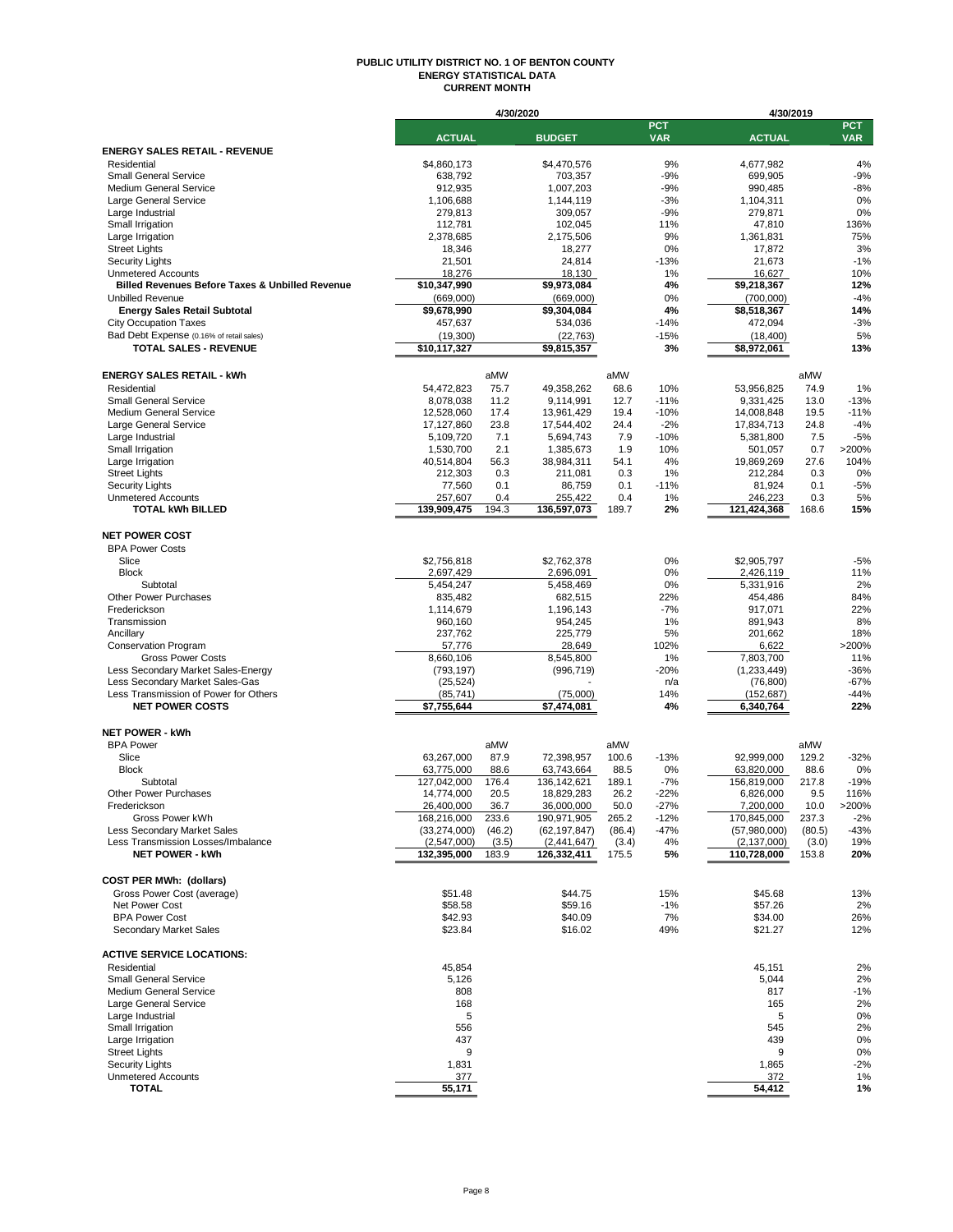## **PUBLIC UTILITY DISTRICT NO. 1 OF BENTON COUNTY ENERGY STATISTICAL DATA YEAR TO DATE**

|                                                                 |                      | 4/30/2020    |                      |         |             | 4/30/2019              |              |            |
|-----------------------------------------------------------------|----------------------|--------------|----------------------|---------|-------------|------------------------|--------------|------------|
|                                                                 |                      |              | <b>AMENDED</b>       |         | <b>PCT</b>  |                        |              | <b>PCT</b> |
|                                                                 | <b>ACTUAL</b>        |              | <b>BUDGET</b>        |         | <b>VAR</b>  | <b>ACTUAL</b>          |              | <b>VAR</b> |
| <b>ENERGY SALES RETAIL - REVENUE</b>                            |                      |              |                      |         |             |                        |              |            |
| Residential                                                     | 23,120,837           |              | 24,600,678           |         | $-6%$       | 25,986,236             |              | $-11%$     |
| <b>Small General Service</b>                                    | 2,976,869            |              | 3,148,259            |         | $-5%$       | 3,283,267              |              | $-9%$      |
| <b>Medium General Service</b>                                   | 4,122,141            |              | 4,256,767            |         | $-3%$       | 4,414,781              |              | $-7%$      |
| Large General Service                                           | 4,731,076            |              | 4,548,845            |         | 4%          | 4,641,860              |              | 2%         |
| Large Industrial                                                | 1,159,595            |              | 1.213.417            |         | $-4%$<br>8% | 1,148,234<br>70,146    |              | 1%<br>136% |
| Small Irrigation<br>Large Irrigation                            | 165,259<br>3,784,803 |              | 152,526<br>3,237,189 |         | 17%         | 1,836,202              |              | 106%       |
| <b>Street Lights</b>                                            | 73,390               |              | 73,109               |         | 0%          | 71,431                 |              | 3%         |
| <b>Security Lights</b>                                          | 85,616               |              | 99,254               |         | $-14%$      | 86,705                 |              | $-1%$      |
| <b>Unmetered Accounts</b>                                       | 71,416               |              | 72,537               |         | $-2%$       | 66,485                 |              | 7%         |
| <b>Billed Revenues Before Taxes &amp; Unbilled Revenue</b>      | \$40,291,002         |              | 41,402,580           |         | $-3%$       | \$41,605,347           |              | $-3%$      |
| <b>Unbilled Revenue</b>                                         | (1,992,000)          |              | (1,992,000)          |         | 0%          | (1,300,000)            |              | 53%        |
| <b>Energy Sales Retail Subtotal</b>                             | \$38,299,002         |              | 39,410,580           |         | $-3%$       | \$40,305,347           |              | $-5%$      |
| <b>City Occupation Taxes</b>                                    | 2,117,550            |              | 2,136,145            |         | $-1%$       | 2,340,507              |              | $-10%$     |
| Bad Debt Expense (0.16% of retail sales)                        | (74, 200)            |              | (99, 420)            |         | $-25%$      | (74,900)               |              | $-1%$      |
| <b>TOTAL SALES - REVENUE</b>                                    | \$40,342,352         |              | 41,447,305           |         | $-3%$       | \$42,570,954           |              | -5%        |
|                                                                 |                      |              |                      |         |             |                        |              |            |
|                                                                 |                      |              |                      |         |             |                        |              |            |
| <b>ENERGY SALES RETAIL - kWh</b>                                |                      | aMW          |                      | aMW     |             |                        | aMW          |            |
| Residential                                                     | 268,919,459          | 92.6         | 288,412,114          | 99.3    | $-7%$       | 318,748,918            | 109.8        | $-16%$     |
| <b>Small General Service</b>                                    | 38,808,150           | 13.4         | 41,518,261           | 14.3    | $-7%$       | 45,035,533             | 15.5         | $-14%$     |
| <b>Medium General Service</b>                                   | 57,064,181           | 19.7         | 59,489,403           | 20.5    | $-4%$       | 60,562,110             | 20.9         | $-6%$      |
| Large General Service                                           | 73,025,740           | 25.1         | 70,488,022           | 24.3    | 4%          | 71,178,727             | 24.5         | 3%         |
| Large Industrial                                                | 21,558,920           | 7.4          | 22.576.587           | 7.8     | $-5%$       | 22,025,800             | 7.6          | $-2%$      |
| Small Irrigation                                                | 2,031,926            | 0.7          | 1,908,930            | 0.7     | 6%          | 676,281                | 0.2          | >200%      |
| Large Irrigation                                                | 57, 123, 142         | 19.7         | 50,826,649           | 17.5    | 12%         | 21,436,716             | 7.4          | 166%       |
| <b>Street Lights</b>                                            | 849,276              | 0.3          | 844,626              | 0.3     | 1%          | 848,416                | 0.3          | 0%         |
| <b>Security Lights</b>                                          | 310,741              | 0.1          | 347,733              | 0.1     | $-11%$      | 328,074                | 0.1          | $-5%$      |
| <b>Unmetered Accounts</b>                                       | 1,006,861            | 0.3<br>179.3 | 1,021,935            | 0.4     | $-1%$       | 984,549<br>541,825,124 | 0.3<br>186.6 | 2%         |
| <b>TOTAL kWh BILLED</b>                                         | 520,698,396          |              | 537,434,258          | 185.1   | $-3%$       |                        |              | $-4%$      |
| <b>NET POWER COST</b>                                           |                      |              |                      |         |             |                        |              |            |
| <b>BPA Power Costs</b>                                          |                      |              |                      |         |             |                        |              |            |
| Slice                                                           | \$11,053,499         |              | \$11,056,158         |         | 0%          | \$11,623,188           |              | $-5%$      |
| <b>Block</b>                                                    |                      |              |                      |         |             |                        |              | 5%         |
| Subtotal                                                        | 10,366,249           |              | 10,361,174           |         | 0%          | 9,870,746              |              | 0%         |
| <b>Other Power Purchases</b>                                    | \$21,419,748         |              | \$21,417,332         |         | 0%<br>15%   | \$21,493,934           |              | $-76%$     |
|                                                                 | 3,393,127            |              | 2,943,634            |         |             | 14,218,980             |              |            |
| Frederickson                                                    | 5,335,572            |              | 7,467,786            |         | $-29%$      | 6,088,793              |              | $-12%$     |
| Transmission                                                    | 3,839,675            |              | 3,845,793            |         | 0%          | 3,671,465              |              | 5%<br>9%   |
| Ancillary                                                       | 1,053,318            |              | 903,116              |         | 17%         | 962,056                |              |            |
| <b>Conservation Program</b>                                     | 160,842              |              | 114,598              |         | 40%         | 9,098                  |              | >200%      |
| <b>Gross Power Costs</b>                                        | \$35,202,282         |              | \$36,692,258         |         | $-4%$       | \$46,444,326           |              | $-24%$     |
| Less Secondary Market Sales-Energy                              | (6,484,698)          |              | (8, 157, 621)        |         | $-21%$      | (8,866,419)            |              | $-27%$     |
| Less Secondary Market Sales-Gas                                 | (710, 220)           |              | (970,060)            |         | $-27%$      | (4,390,400)            |              | $-84%$     |
| Less Transmission of Power for Others<br><b>NET POWER COSTS</b> | (468, 899)           |              | (300,000)            |         | 56%         | (551, 855)             |              | $-15%$     |
|                                                                 | \$27,538,465         |              | \$27,264,577         |         | 1%          | \$32,635,652           |              | $-16%$     |
| <b>NET POWER - kWh</b>                                          |                      |              |                      |         |             |                        |              |            |
| <b>BPA Power</b>                                                |                      | aMW          |                      | aMW     |             |                        | aMW          |            |
| Slice                                                           | 335,252,000          | 115.4        | 353,429,113          | 121.7   | $-5%$       | 340,070,000            | 117.1        | $-1%$      |
| <b>Block</b>                                                    | 263,301,000          | 90.7         | 263, 170, 271        | 90.6    | 0%          | 263,485,000            | 90.7         | 0%         |
| Subtotal                                                        | 598,553,000          | 206.1        | 616,599,385          | 212.3   | $-3%$       | 603,555,000            | 207.8        | $-1%$      |
| <b>Other Power Purchases</b>                                    | 63,563,000           | 21.9         | 105,670,957          | 36.4    | $-40%$      | 59,188,000             | 20.4         | 7%         |
| Frederickson                                                    | 90.346.000           | 31.1         | 145.150.000          | 50.0    | -38%        | 66.000.000             | 22.7         | 37%        |
| Gross Power kWh                                                 | 752,462,000          | 259.1        | 867,420,342          | 298.7   | $-13%$      | 728,743,000            | 250.9        | 3%         |
| Less Secondary Market Sales                                     | (228, 756, 000)      | (78.8)       | (337, 845, 032)      | (116.3) | $-32%$      | (183, 199, 000)        | (63.1)       | 25%        |
| Less Transmission Losses/Imbalance                              | (12, 420, 000)       | (4.3)        | (12, 147, 122)       | (4.2)   | 2%          | (8,205,000)            | (2.8)        | 51%        |
| <b>NET POWER - kWh</b>                                          | 511,286,000          | 176.1        | 517,428,188          | 178.2   | -1%         | 537,339,000            | 185.0        | -5%        |
|                                                                 |                      |              |                      |         |             |                        |              |            |
| <b>COST PER MWh: (dollars)</b>                                  |                      |              |                      |         |             |                        |              |            |
| Gross Power Cost (average)                                      | \$46.78              |              | \$42.30              |         | 11%         | \$63.73                |              | $-27%$     |
| Net Power Cost                                                  | \$53.86              |              | \$52.69              |         | 2%          | \$60.74                |              | $-11%$     |
| <b>BPA Power Cost</b>                                           | \$35.79              |              | \$34.73              |         | 3%          | \$35.61                |              | 1%         |
| Secondary Market Sales                                          | \$28.35              |              | \$24.15              |         | 17%         | \$48.40                |              | $-41%$     |
|                                                                 |                      |              |                      |         |             |                        |              |            |
| <b>AVERAGE ACTIVE SERVICE LOCATIONS:</b>                        |                      |              |                      |         |             |                        |              |            |
| Residential                                                     | 45,789               |              |                      |         |             | 45,096                 |              | 2%         |
| <b>Small General Service</b>                                    | 5,109                |              |                      |         |             | 5,027                  |              | 2%         |
| <b>Medium General Service</b>                                   | 804                  |              |                      |         |             | 818                    |              | $-2%$      |
| Large General Service                                           | 168                  |              |                      |         |             | 165                    |              | 2%         |
| Large Industrial                                                | 5                    |              |                      |         |             | 5                      |              | 0%         |
| Small Irrigation                                                | 536                  |              |                      |         |             | 534                    |              | 0%         |
| Large Irrigation                                                | 435                  |              |                      |         |             | 435                    |              | 0%         |
| <b>Street Lights</b>                                            | 9                    |              |                      |         |             | 9                      |              | 0%         |
| <b>Security Lights</b>                                          | 1,832                |              |                      |         |             | 1,869                  |              | $-2%$      |
| <b>Unmetered Accounts</b>                                       | 377                  |              |                      |         |             | 372                    |              | 1%         |
| <b>TOTAL</b>                                                    | 55,063               |              |                      |         |             | 54,330                 |              | 1%         |
|                                                                 |                      |              |                      |         |             |                        |              |            |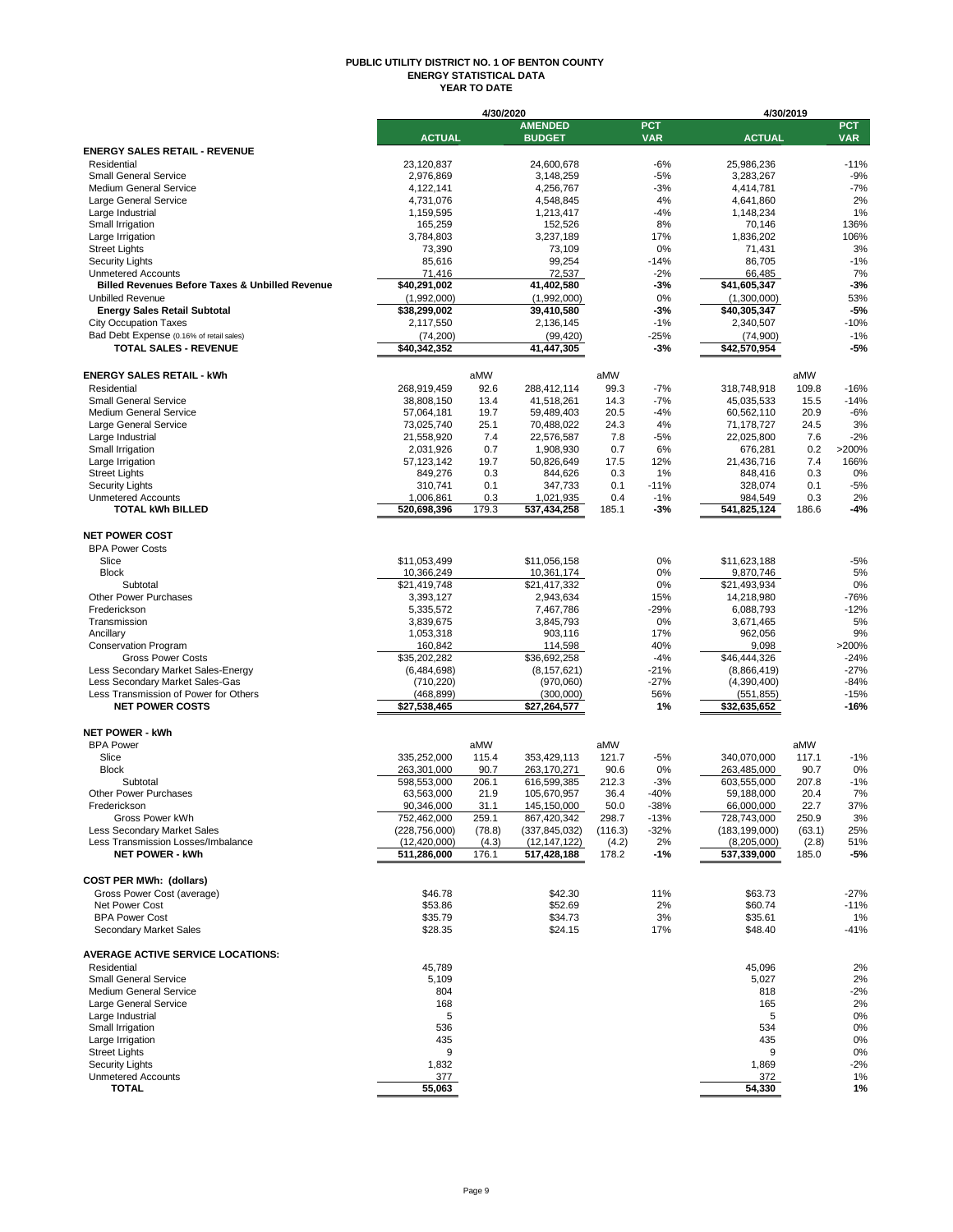## **PUBLIC UTILITY DISTRICT NO. 1 OF BENTON COUNTY KWH SALES MONTHLY ACTIVITY**

|                               | January     | February   | March      | April      | May        | June       | July        | August     | September  | October    | November   | December   | Total       |
|-------------------------------|-------------|------------|------------|------------|------------|------------|-------------|------------|------------|------------|------------|------------|-------------|
|                               |             |            |            |            |            |            |             |            |            |            |            |            |             |
| Residential<br>2016           | 89,934,474  | 72,255,049 | 53,460,881 | 45,886,799 | 38,721,341 | 44,464,304 | 49,566,548  | 57,564,364 | 49,472,576 | 38,810,551 | 46,586,644 | 75,018,157 | 661,741,688 |
| 2017                          | 114,089,923 | 97,473,618 | 72,629,078 | 50,897,608 | 40,454,502 | 45,014,248 | 55,425,631  | 62,752,408 | 53,038,585 | 40,359,813 | 54,793,496 | 72,704,997 | 759,633,907 |
| 2018                          | 90,521,667  | 69,963,306 | 64,197,600 | 51,994,462 | 41,172,298 | 46,005,694 | 52,401,791  | 63,971,768 | 48,545,386 | 39,430,056 | 53,123,365 | 75,779,715 | 697,107,108 |
| 2019                          | 80,765,201  | 92,696,529 | 91,330,363 | 53,956,825 | 39,558,052 | 46,696,925 | 50,087,721  | 59,216,433 | 53,144,737 | 42,313,189 | 61,894,953 | 79,446,307 | 751,107,235 |
| 2020                          | 80,434,695  | 74,289,190 | 59,722,751 | 54,472,823 |            |            |             |            |            |            |            |            | 268,919,459 |
| <b>Small General Service</b>  |             |            |            |            |            |            |             |            |            |            |            |            |             |
| 2016                          | 11,865,345  | 10,615,824 | 8,804,253  | 9,093,517  | 9,217,514  | 10,063,717 | 10,760,436  | 11,863,201 | 10,839,759 | 9,285,276  | 8,652,183  | 10,807,220 | 121,868,245 |
| 2017                          | 13,896,042  | 12,326,759 | 11,375,219 | 8,459,581  | 8,910,557  | 10,148,595 | 11,421,880  | 12,037,978 | 11,357,363 | 9,027,734  | 9,272,759  | 10,819,539 | 129,054,006 |
| 2018                          | 12,129,652  | 10,600,544 | 9,492,590  | 9,262,432  | 9,403,579  | 10,408,132 | 11,068,455  | 12,734,593 | 10,912,920 | 8,908,327  | 9,191,224  | 10,751,929 | 124,864,377 |
| 2019                          | 11,410,702  | 12,539,989 | 11,753,417 | 9,331,425  | 9,040,084  | 10,312,727 | 10,626,410  | 11,945,486 | 11,300,764 | 9,068,416  | 10,080,963 | 11,425,662 | 128,836,045 |
| 2020                          | 11,083,802  | 10,630,134 | 9,016,176  | 8,078,038  |            |            |             |            |            |            |            |            | 38,808,150  |
| <b>Medium General Service</b> |             |            |            |            |            |            |             |            |            |            |            |            |             |
| 2016                          | 16,032,684  | 15,129,401 | 12,982,308 | 13,939,681 | 13,879,726 | 14,686,797 | 15,578,700  | 16,516,307 | 16,093,629 | 15,538,491 | 14,711,127 | 15,377,852 | 180,466,703 |
| 2017                          | 17,170,328  | 15,406,899 | 15,083,130 | 13,953,993 | 14,157,015 | 15,250,364 | 15,663,861  | 17,906,763 | 16,509,954 | 14,751,484 | 15,037,120 | 15,264,344 | 186,155,255 |
| 2018                          | 16,103,016  | 14,412,773 | 13,220,177 | 13,836,653 | 14,453,218 | 15,432,469 | 16,006,913  | 17,702,795 | 16,075,867 | 15,031,084 | 15,499,978 | 15,349,864 | 183,124,807 |
| 2019                          | 15,483,483  | 15,984,846 | 15,084,933 | 14,008,848 | 14,001,025 | 15,589,947 | 15,234,640  | 16,761,798 | 16,480,805 | 15,077,499 | 15,651,915 | 15,437,396 | 184,797,135 |
| 2020                          | 15,780,240  | 15,265,195 | 13,490,686 | 12,528,060 |            |            |             |            |            |            |            |            | 57,064,181  |
| <b>Large General Service</b>  |             |            |            |            |            |            |             |            |            |            |            |            |             |
| 2016                          | 18,188,600  | 17,545,840 | 16,492,120 | 17,360,382 | 17,583,712 | 18,140,663 | 18,545,919  | 20,497,271 | 19,923,658 | 21,179,801 | 19,314,538 | 18,495,415 | 223,267,919 |
| 2017                          | 18,624,018  | 17,299,889 | 18,510,883 | 17,691,033 | 18,241,931 | 18,951,191 | 20,511,714  | 21,497,993 | 20,970,960 | 20,501,084 | 19,370,204 | 18,503,509 | 230,674,409 |
| 2018                          | 19,110,860  | 18,344,671 | 17,025,842 | 18,279,971 | 19,678,682 | 19,988,535 | 20,624,407  | 23,332,316 | 21,583,396 | 21,498,126 | 20,269,121 | 18,870,090 | 238,606,017 |
| 2019                          | 18,581,986  | 17,721,024 | 17,041,004 | 17,834,713 | 17,972,240 | 19,710,360 | 20,089,880  | 22,490,040 | 21,740,520 | 20,373,620 | 19,184,900 | 18,707,340 | 231,447,627 |
| 2020                          | 19,088,440  | 19,196,040 | 17,613,400 | 17,127,860 |            |            |             |            |            |            |            |            | 73,025,740  |
| Large Industrial              |             |            |            |            |            |            |             |            |            |            |            |            |             |
| 2016                          | 5,743,306   | 5,306,745  | 5,715,980  | 5,547,175  | 4,192,375  | 5,666,470  | 5,704,840   | 5,908,980  | 4,427,850  | 5,998,320  | 5,625,690  | 4,774,520  | 64,612,251  |
| 2017                          | 5,118,880   | 5,319,830  | 5,953,160  | 5,959,920  | 4,342,280  | 5,566,080  | 5,565,400   | 6,072,640  | 5,753,440  | 5,962,760  | 5,314,800  | 6,154,920  | 67,084,110  |
| 2018                          | 5,995,840   | 5,158,240  | 5,695,840  | 5,195,640  | 4,157,840  | 5,739,040  | 5,964,840   | 5,536,080  | 5,353,960  | 5,976,320  | 5,498,280  | 5,724,800  | 65,996,720  |
| 2019                          | 5,349,440   | 5,300,040  | 5,994,520  | 5,381,800  | 5,244,640  | 5,136,200  | 3,461,920   | 5,909,720  | 5,492,600  | 5,818,520  | 5,555,880  | 5,672,800  | 64,318,080  |
| 2020                          | 5,851,280   | 5,189,240  | 5,408,680  | 5,109,720  |            |            |             |            |            |            |            |            | 21,558,920  |
| <b>Small Irrigation</b>       |             |            |            |            |            |            |             |            |            |            |            |            |             |
| 2016                          | 20          | 181        | 469,477    | 1,607,439  | 2,203,347  | 2,637,887  | 2,835,670   | 2,948,608  | 2,005,457  | 889,198    |            | 4          | 15,597,288  |
| 2017                          | (4)         |            | 277,710    | 434,783    | 1,701,606  | 2,505,109  | 3,147,673   | 2,781,753  | 1,809,769  | 928,403    | 123,750    | 43,802     | 13,754,354  |
| 2018                          | 50,526      | 32,983     | 143,892    | 846,581    | 2,185,730  | 2,676,895  | 3,295,476   | 2,916,373  | 2,133,836  | 858,769    | 124,127    | 46,345     | 15,311,533  |
| 2019                          | 64,108      | 48,733     | 62,383     | 501,057    | 1,949,657  | 2,495,059  | 2,651,102   | 2,629,921  | 1,791,518  | 852,470    | 99,643     | 53,694     | 13,199,345  |
| 2020                          | 60,118      | 63,966     | 377,142    | 1,530,700  |            |            |             |            |            |            |            |            | 2,031,926   |
| Large Irrigation              |             |            |            |            |            |            |             |            |            |            |            |            |             |
| 2016                          | 221,312     | 379,179    | 9,247,984  | 45,291,455 | 66,290,382 | 88,901,499 | 88,434,390  | 70,085,659 | 33,735,656 | 14,740,237 | 2,022,639  | 238,007    | 419,588,399 |
| 2017                          | 200,892     | 229,629    | 1,485,633  | 17,886,279 | 54,086,389 | 93,753,828 | 103,188,520 | 70,975,001 | 29,243,746 | 18,136,316 | 2,582,791  | 281,800    | 392,050,824 |
| 2018                          | 233,165     | 494,143    | 10,909,657 | 22,783,855 | 64,616,180 | 86,922,059 | 102,195,462 | 68,988,554 | 32,455,614 | 16,382,998 | 3,048,545  | 268,713    | 409,298,945 |
| 2019                          | 292,485     | 218,680    | 1,056,282  | 19,869,269 | 55,855,505 | 94,826,910 | 90,606,935  | 71,725,112 | 30,406,137 | 18,346,036 | 2,489,215  | 286,210    | 385,978,776 |
| 2020                          | 272,045     | 768,662    | 15,567,631 | 40,514,804 |            |            |             |            |            |            |            |            | 57,123,142  |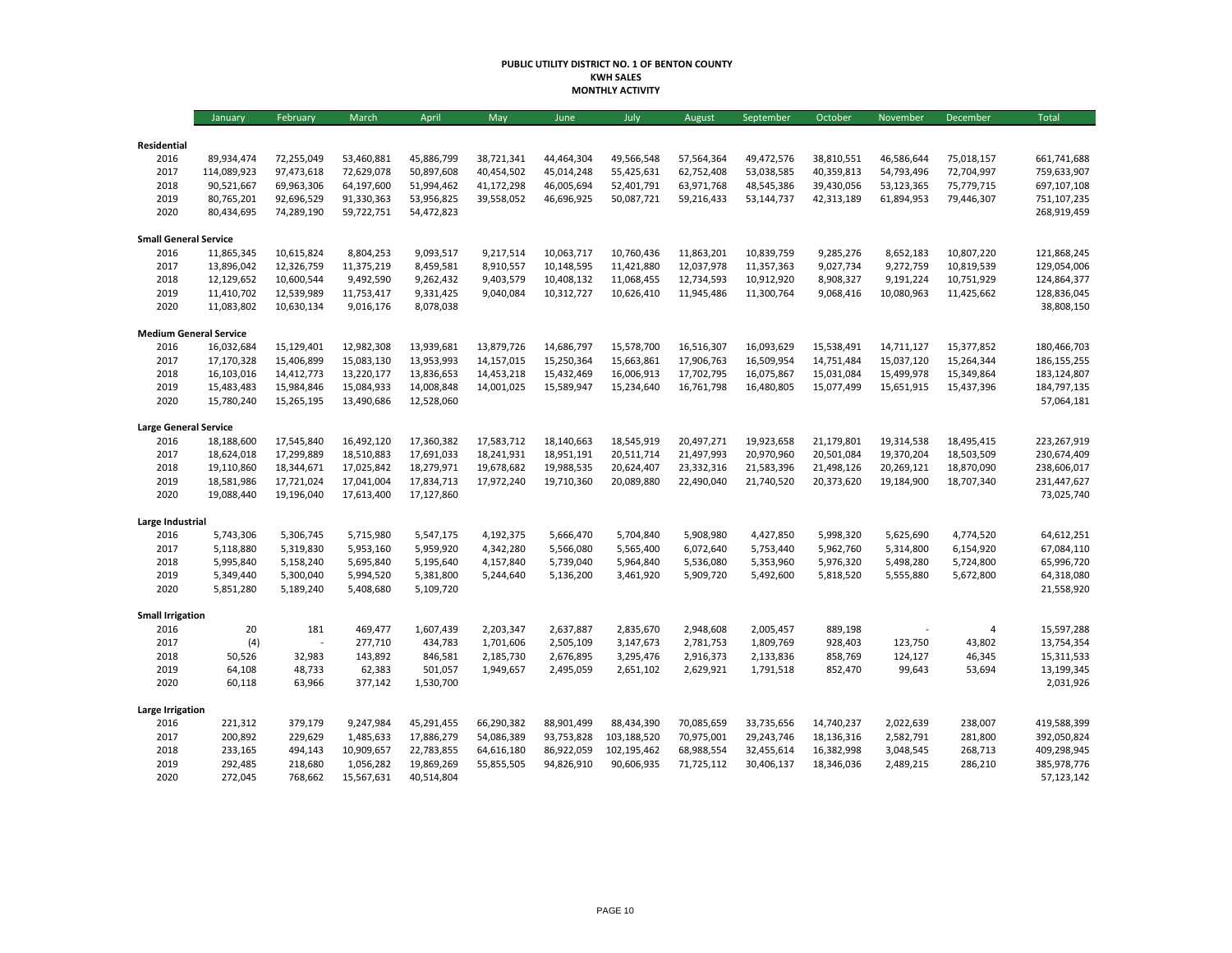## **PUBLIC UTILITY DISTRICT NO. 1 OF BENTON COUNTY KWH SALES MONTHLY ACTIVITY**

|                        | January     | February    | March       | April       | May           | June        | July        | August      | September   | October     | November    | December    | Total         |
|------------------------|-------------|-------------|-------------|-------------|---------------|-------------|-------------|-------------|-------------|-------------|-------------|-------------|---------------|
|                        |             |             |             |             |               |             |             |             |             |             |             |             |               |
| <b>Street Lights</b>   |             |             |             |             |               |             |             |             |             |             |             |             |               |
| 2016                   | 225,024     | 224,878     | 224,878     | 224,494     | 211,235       | 211,187     | 211,187     | 211,187     | 211,187     | 211,187     | 211,349     | 211,349     | 2,589,142     |
| 2017                   | 211,349     | 211,253     | 211,253     | 211,253     | 211,253       | 211,253     | 211,253     | 211,253     | 211,253     | 211,238     | 211,125     | 211,046     | 2,534,782     |
| 2018                   | 211,046     | 211,337     | 211,343     | 211,310     | 211,310       | 211,310     | 211,310     | 211,634     | 211,650     | 211,640     | 211,640     | 211,751     | 2,537,281     |
| 2019                   | 211,760     | 211,838     | 212,534     | 212,284     | 212,278       | 212,312     | 212,310     | 212,134     | 212,107     | 212,001     | 212,128     | 212,123     | 2,545,809     |
| 2020                   | 212,339     | 212,322     | 212,312     | 212,303     |               |             |             |             |             |             |             |             | 849,276       |
| <b>Security Lights</b> |             |             |             |             |               |             |             |             |             |             |             |             |               |
| 2016                   | 113,273     | 113,196     | 113,239     | 113,180     | 101,382       | 101,425     | 101,382     | 101,409     | 101,366     | 101,194     | 101,108     | 101,108     | 1,263,262     |
| 2017                   | 100,963     | 100,920     | 91,650      | 91,545      | 91,424        | 91,134      | 90,782      | 90,860      | 90,850      | 90,827      | 90,504      | 90,659      | 1,112,118     |
| 2018                   | 85,112      | 90,490      | 90,144      | 89,927      | 85,656        | 84,953      | 84,383      | 84,206      | 83,941      | 83,334      | 82,782      | 82,681      | 1,027,609     |
| 2019                   | 82,454      | 81,715      | 81,981      | 81,924      | 81,362        | 81,210      | 81,090      | 80,347      | 80,026      | 79,542      | 79,051      | 78,563      | 969,265       |
| 2020                   | 77,796      | 77,778      | 77,607      | 77,560      |               |             |             |             |             |             |             |             | 310,741       |
| Unmetered              |             |             |             |             |               |             |             |             |             |             |             |             |               |
| 2016                   | 257,045     | 257,045     | 257,045     | 257,045     | 257,045       | 257,045     | 258,341     | 259,637     | 259,637     | 254,365     | 254,365     | 254,365     | 3,082,980     |
| 2017                   | 253,915     | 253,915     | 253,715     | 253,715     | 253,715       | 253,715     | 253,715     | 253,715     | 253,715     | 253,715     | 253,926     | 252,929     | 3,044,405     |
| 2018                   | 242,804     | 254,823     | 255,332     | 255,332     | 245,684       | 245,684     | 245,684     | 245,745     | 245,945     | 245,945     | 245,945     | 245,945     | 2,974,868     |
| 2019                   | 245,945     | 246,158     | 246,223     | 246,223     | 246,485       | 246,879     | 246,956     | 246,964     | 242,539     | 256,297     | 254,791     | 245,773     | 2,971,233     |
| 2020                   | 259,485     | 252,398     | 237,371     | 257,607     |               |             |             |             |             |             |             |             | 1,006,861     |
| Total                  |             |             |             |             |               |             |             |             |             |             |             |             |               |
| 2016                   | 142,581,083 | 121,827,338 | 107,768,165 | 139,321,167 | 152,658,059   | 185,130,994 | 191,997,413 | 185,956,623 | 137,070,775 | 107,008,620 | 97,479,643  | 125,277,997 | 1,694,077,877 |
| 2017                   | 169,666,306 | 148,622,712 | 125,871,431 | 115,839,710 | 142,450,672   | 191,745,517 | 215,480,429 | 194,580,364 | 139,239,635 | 110,223,374 | 107.050.475 | 124,327,545 | 1,785,098,170 |
| 2018                   | 144,683,688 | 119,563,310 | 121,242,417 | 122,756,163 | 156,210,177   | 187,714,771 | 212,098,721 | 195,724,064 | 137,602,515 | 108,626,599 | 107,295,007 | 127,331,833 | 1,740,849,265 |
| 2019                   | 132,487,564 | 145,049,552 | 142,863,640 | 121,424,368 | 144, 161, 328 | 195,308,529 | 193,298,964 | 191,217,955 | 140,891,753 | 112,397,590 | 115,503,439 | 131,565,868 | 1,766,170,550 |
| 2020                   | 133,120,240 | 125,944,925 | 121,723,756 | 139,909,475 |               |             |             |             |             |             |             |             | 520,698,396   |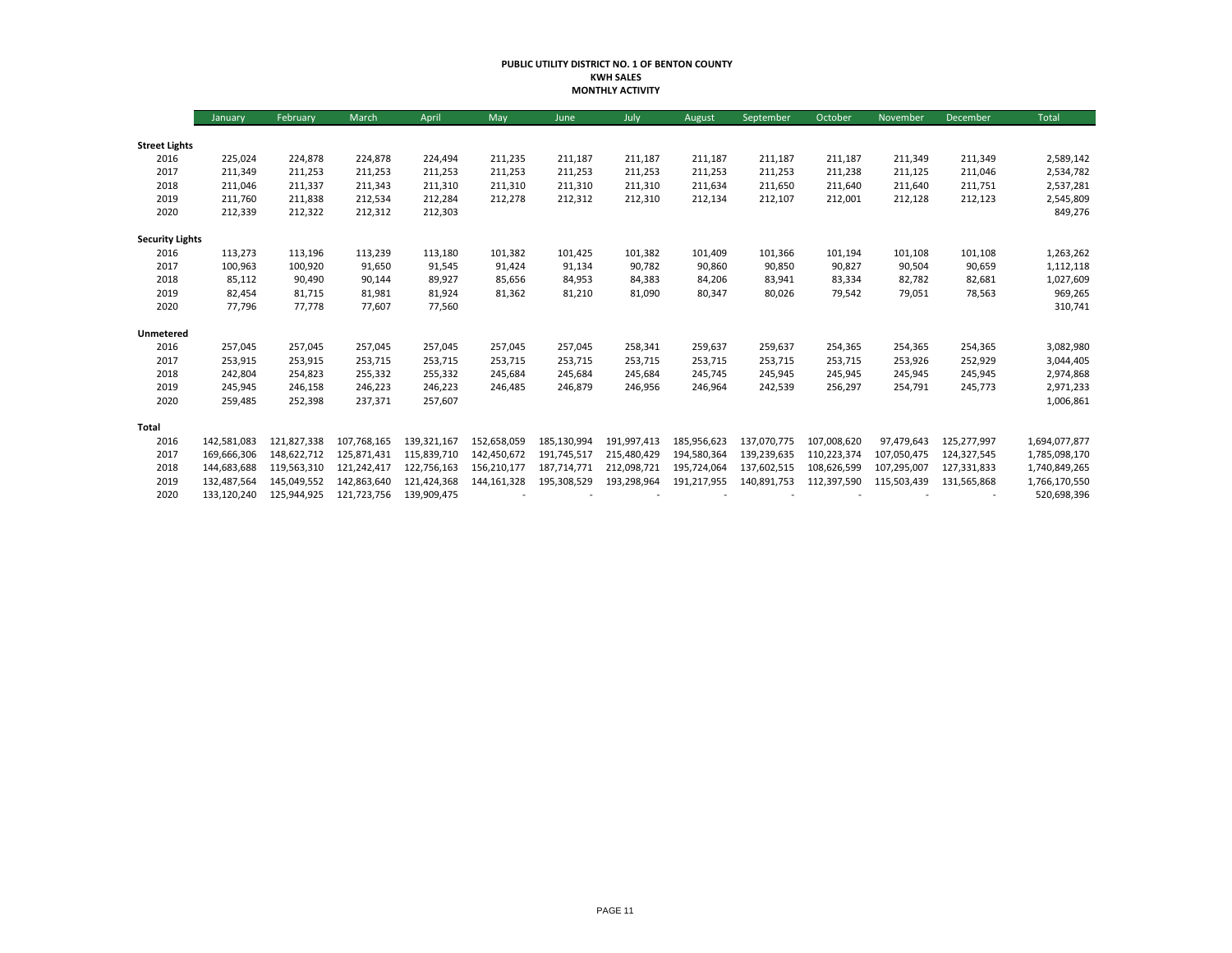## **PUBLIC UTILITY DISTRICT NO. 1 OF BENTON COUNTY CAPITAL ADDITIONS AND RETIREMENTS CURRENT MONTH**

|                                         | <b>BALANCE</b> |                  |                    | <b>BALANCE</b> |
|-----------------------------------------|----------------|------------------|--------------------|----------------|
|                                         | 3/31/2020      | <b>ADDITIONS</b> | <b>RETIREMENTS</b> | 4/30/2020      |
|                                         |                |                  |                    |                |
| <b>INTANGIBLE PLANT:</b>                |                |                  |                    |                |
| Organizations                           | \$28,379       | \$0              | \$0                | \$28,379       |
| Franchises & Consents                   | 10,022         |                  |                    | 10,022         |
| Miscellaneous & Intangible Plant        | 29,078         | $\sim$           |                    | 29,078         |
| <b>TOTAL</b>                            | \$67,479       | $\blacksquare$   |                    | 67,479         |
|                                         |                |                  |                    |                |
| <b>GENERATION PLANT:</b>                |                |                  |                    |                |
| Land & Land Rights                      |                |                  |                    |                |
| Structures & Improvements               | 1,141,911      |                  |                    | 1,141,911      |
| Fuel Holders & Accessories              |                |                  |                    |                |
| <b>Other Electric Generation</b>        | 770,459        |                  |                    | 770,459        |
| <b>Accessory Electric Equipment</b>     |                |                  |                    |                |
| Miscellaneous Power Plant Equipment     |                |                  |                    |                |
| <b>TOTAL</b>                            | 1,912,370      | $\blacksquare$   |                    | 1,912,370      |
|                                         |                |                  |                    |                |
| <b>TRANSMISSION PLANT:</b>              |                |                  |                    |                |
| Land & Land Rights                      | 156,400        |                  |                    | 156,400        |
| Clearing Land & Right Of Ways           | 25,544         |                  |                    | 25,544         |
| <b>Transmission Station Equipment</b>   | 832,047        |                  |                    | 832,047        |
| Towers & Fixtures                       | 256,175        |                  |                    | 256,175        |
| Poles & Fixtures                        | 5,145,370      |                  |                    | 5,145,370      |
| <b>Overhead Conductor &amp; Devices</b> | 4,050,057      |                  |                    | 4,050,057      |
| <b>TOTAL</b>                            | 10,465,593     |                  |                    | 10,465,593     |
|                                         |                |                  |                    |                |
| <b>DISTRIBUTION PLANT:</b>              |                |                  |                    |                |
| Land & Land Rights                      | 2,171,045      |                  |                    | 2,171,045      |
| Structures & Improvements               | 295,502        |                  |                    | 295,502        |
| <b>Station Equipment</b>                | 47,576,733     |                  |                    |                |
| Poles, Towers & Fixtures                | 22,222,817     | 44,986           |                    | 47,576,733     |
| Overhead Conductor & Devices            |                |                  | (4, 540)           | 22,263,263     |
|                                         | 14,683,622     | 57,830           |                    | 14,741,452     |
| <b>Underground Conduit</b>              | 39,592,821     | 41,478           | (2,025)            | 39,632,274     |
| Underground Conductor & Devices         | 51,094,316     | 67,112           | (2, 343)           | 51,159,085     |
| <b>Line Transformers</b>                | 33,824,316     | 7,751            |                    | 33,832,067     |
| Services-Overhead                       | 3,076,471      | 6,188            |                    | 3,082,659      |
| Services-Underground                    | 21,636,226     | 24,096           |                    | 21,660,322     |
| <b>Meters</b>                           | 10,778,308     | 20,717           |                    | 10,799,025     |
| Security Lighting                       | 861,822        |                  | (902)              | 860,920        |
| <b>Street Lighting</b>                  | 788,080        | 1,126            |                    | 789,206        |
| <b>SCADA System</b>                     | 2,716,293      |                  |                    | 2,716,293      |
| <b>TOTAL</b>                            | 251,318,372    | 271,284          | (9,810)            | 251,579,846    |
|                                         |                |                  |                    |                |
| <b>GENERAL PLANT:</b>                   |                |                  |                    |                |
| Land & Land Rights                      | 1,130,759      |                  |                    | 1,130,759      |
| Structures & Improvements               | 19,395,892     |                  |                    | 19,395,892     |
| Information Systems & Technology        | 10,093,521     |                  |                    | 10,093,521     |
| <b>Transportation Equipment</b>         | 8,773,027      | 10,990           |                    | 8,784,017      |
| <b>Stores Equipment</b>                 | 54,108         |                  |                    | 54,108         |
| Tools, Shop & Garage Equipment          | 521,852        |                  |                    | 521,852        |
| Laboratory Equipment                    | 561,798        |                  |                    | 561,798        |
| <b>Communication Equipment</b>          | 2,577,902      |                  |                    | 2,577,902      |
| <b>Broadband Equipment</b>              | 23,775,032     | 267,765          |                    | 24,042,797     |
| Miscellaneous Equipment                 | 1,141,835      |                  |                    | 1,141,835      |
| <b>Other Capitalized Costs</b>          | 11,678,710     |                  |                    | 11,678,710     |
| <b>TOTAL</b>                            | 79,704,436     | 278,755          |                    | 79,983,191     |
|                                         |                |                  |                    |                |
| TOTAL ELECTRIC PLANT ACCOUNTS           | 343,468,250    |                  |                    |                |
|                                         |                | 550,039          | (9,810)            | 344,008,479    |
|                                         |                |                  |                    |                |
| <b>PLANT HELD FOR FUTURE USE</b>        | 388,589        |                  |                    | 388,589        |
|                                         |                |                  |                    |                |
| <b>CONSTRUCTION WORK IN PROGRESS</b>    | 7,491,548      | 353,285          |                    | 7,844,833      |
| <b>TOTAL CAPITAL</b>                    | 351,348,387    | 903,324          | (9, 810)           | \$352,241,901  |
|                                         |                |                  |                    |                |
|                                         |                |                  |                    |                |

**\$1,477,673 Budget**

 $\sim$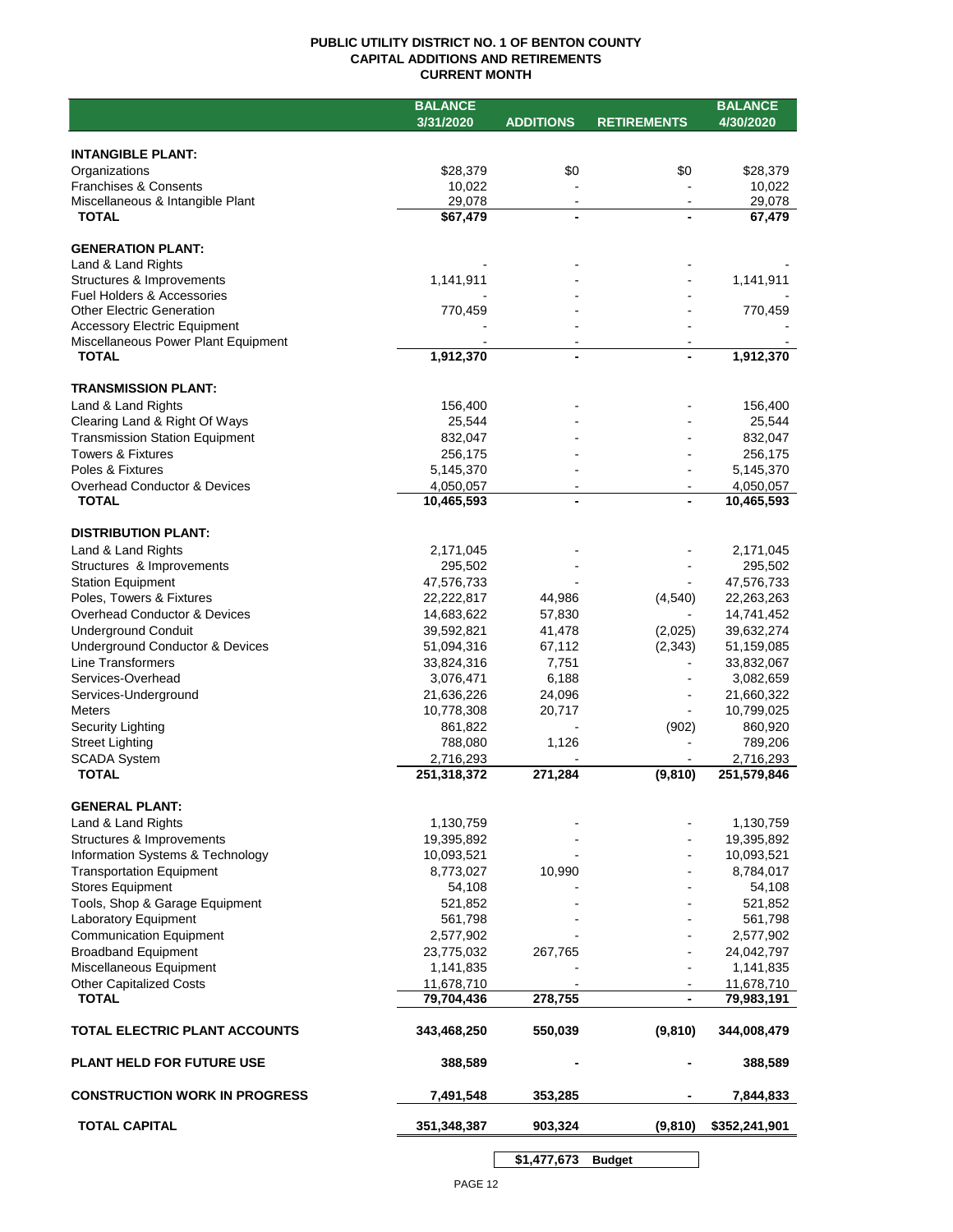## **PUBLIC UTILITY DISTRICT NO. 1 OF BENTON COUNTY CAPITAL ADDITIONS AND RETIREMENTS YEAR TO DATE**

|                                                        | <b>BALANCE</b>           |                  |                    | <b>BALANCE</b> |
|--------------------------------------------------------|--------------------------|------------------|--------------------|----------------|
|                                                        | 12/31/2019               | <b>ADDITIONS</b> | <b>RETIREMENTS</b> | 4/30/2020      |
|                                                        |                          |                  |                    |                |
| <b>INTANGIBLE PLANT:</b>                               |                          |                  |                    |                |
| Organizations                                          | \$28,379                 | \$0              | \$0                | \$28,379       |
| Franchises & Consents                                  | 10,022                   |                  |                    | 10,022         |
| Miscellaneous & Intangible Plant                       | 29,078                   |                  |                    | 29,078         |
| <b>TOTAL</b>                                           | \$67,479                 |                  |                    | 67,479         |
|                                                        |                          |                  |                    |                |
| <b>GENERATION PLANT:</b>                               |                          |                  |                    |                |
| Land & Land Rights                                     |                          |                  |                    |                |
| Structures & Improvements                              | 1,141,911                |                  |                    | 1,141,911      |
| Fuel Holders & Accessories                             |                          |                  |                    |                |
| <b>Other Electric Generation</b>                       | 770,459                  |                  |                    | 770,459        |
| <b>Accessory Electric Equipment</b>                    |                          |                  |                    |                |
| Miscellaneous Power Plant Equipment                    |                          |                  |                    |                |
| <b>TOTAL</b>                                           | 1,912,370                |                  |                    | 1,912,370      |
|                                                        |                          |                  |                    |                |
| <b>TRANSMISSION PLANT:</b>                             |                          |                  |                    |                |
| Land & Land Rights                                     | 156,400                  |                  |                    | 156,400        |
| Clearing Land & Right Of Ways                          | 25,544                   |                  |                    | 25,544         |
| <b>Transmission Station Equipment</b>                  | 832,047                  |                  |                    | 832,047        |
| <b>Towers &amp; Fixtures</b>                           | 256,175                  |                  |                    | 256,175        |
| Poles & Fixtures                                       | 4,998,452                | 185,076          | (38, 158)          | 5,145,370      |
| <b>Overhead Conductor &amp; Devices</b>                | 4,050,057                |                  |                    | 4,050,057      |
| <b>TOTAL</b>                                           | 10,318,675               | 185,076          | (38, 158)          | 10,465,593     |
|                                                        |                          |                  |                    |                |
| <b>DISTRIBUTION PLANT:</b>                             |                          |                  |                    |                |
| Land & Land Rights                                     | 2,081,982                | 89,063           |                    | 2,171,045      |
| Structures & Improvements                              | 295,502                  |                  |                    | 295,502        |
| <b>Station Equipment</b>                               | 45,815,933               | 2,300,657        | (539, 857)         | 47,576,733     |
| Poles, Towers & Fixtures                               | 22,066,893               | 277,338          | (80, 968)          | 22,263,263     |
| Overhead Conductor & Devices                           | 14,696,148               | 127,550          | (82, 246)          | 14,741,452     |
| <b>Underground Conduit</b>                             | 39,282,673               | 364,701          | (15, 100)          | 39,632,274     |
| Underground Conductor & Devices                        | 50,783,049               | 408,190          | (32, 154)          | 51,159,085     |
| Line Transformers                                      | 33,381,442               | 450,625          |                    | 33,832,067     |
| Services-Overhead                                      | 3,047,877                | 34,782           |                    | 3,082,659      |
| Services-Underground                                   | 21,470,103               | 190,219          | $\blacksquare$     | 21,660,322     |
| <b>Meters</b>                                          | 10,642,896               | 156,129          |                    | 10,799,025     |
| Security Lighting                                      | 859,447                  | 5,985            | (4, 512)           | 860,920        |
| <b>Street Lighting</b>                                 | 788,451                  | 1,126            | (371)              | 789,206        |
| <b>SCADA System</b><br><b>TOTAL</b>                    | 2,637,599<br>247,849,995 | 78,694           |                    | 2,716,293      |
|                                                        |                          | 4,485,059        | (755, 208)         | 251,579,846    |
| <b>GENERAL PLANT:</b>                                  |                          |                  |                    |                |
|                                                        |                          |                  |                    |                |
| Land & Land Rights                                     | 1,130,759                |                  |                    | 1,130,759      |
| Structures & Improvements                              | 18,909,364               | 492,485          | (5,957)            | 19,395,892     |
| Information Systems & Technology                       | 10,039,980               | 53,541           |                    | 10,093,521     |
| <b>Transportation Equipment</b>                        | 8,694,987                | 89,030           |                    | 8,784,017      |
| <b>Stores Equipment</b>                                | 54,108                   |                  |                    | 54,108         |
| Tools, Shop & Garage Equipment<br>Laboratory Equipment | 521,852                  |                  |                    | 521,852        |
|                                                        | 561,798                  |                  |                    | 561,798        |
| <b>Communication Equipment</b>                         | 2,546,252                | 31,650           |                    | 2,577,902      |
| <b>Broadband Equipment</b>                             | 23,700,084               | 342,713          |                    | 24,042,797     |
| Miscellaneous Equipment                                | 1,141,835                |                  |                    | 1,141,835      |
| <b>Other Capitalized Costs</b><br><b>TOTAL</b>         | 11,678,710               | 1,009,419        | (5,957)            | 11,678,710     |
|                                                        | 78,979,729               |                  |                    | 79,983,191     |
| TOTAL ELECTRIC PLANT ACCOUNTS                          | 339,128,248              | 5,679,554        | (799, 323)         | 344,008,479    |
|                                                        |                          |                  |                    |                |
| <b>PLANT HELD FOR FUTURE USE</b>                       | 388,589                  |                  |                    | 388,589        |
| <b>CONSTRUCTION WORK IN PROGRESS</b>                   | 9,449,446                | (1,604,613)      |                    | 7,844,833      |
| <b>TOTAL CAPITAL</b>                                   | 348,966,283              | 4,074,941        | (\$799,323)        | \$352,241,901  |
|                                                        |                          | \$4,683,389      | <b>Budget</b>      |                |
|                                                        |                          |                  |                    |                |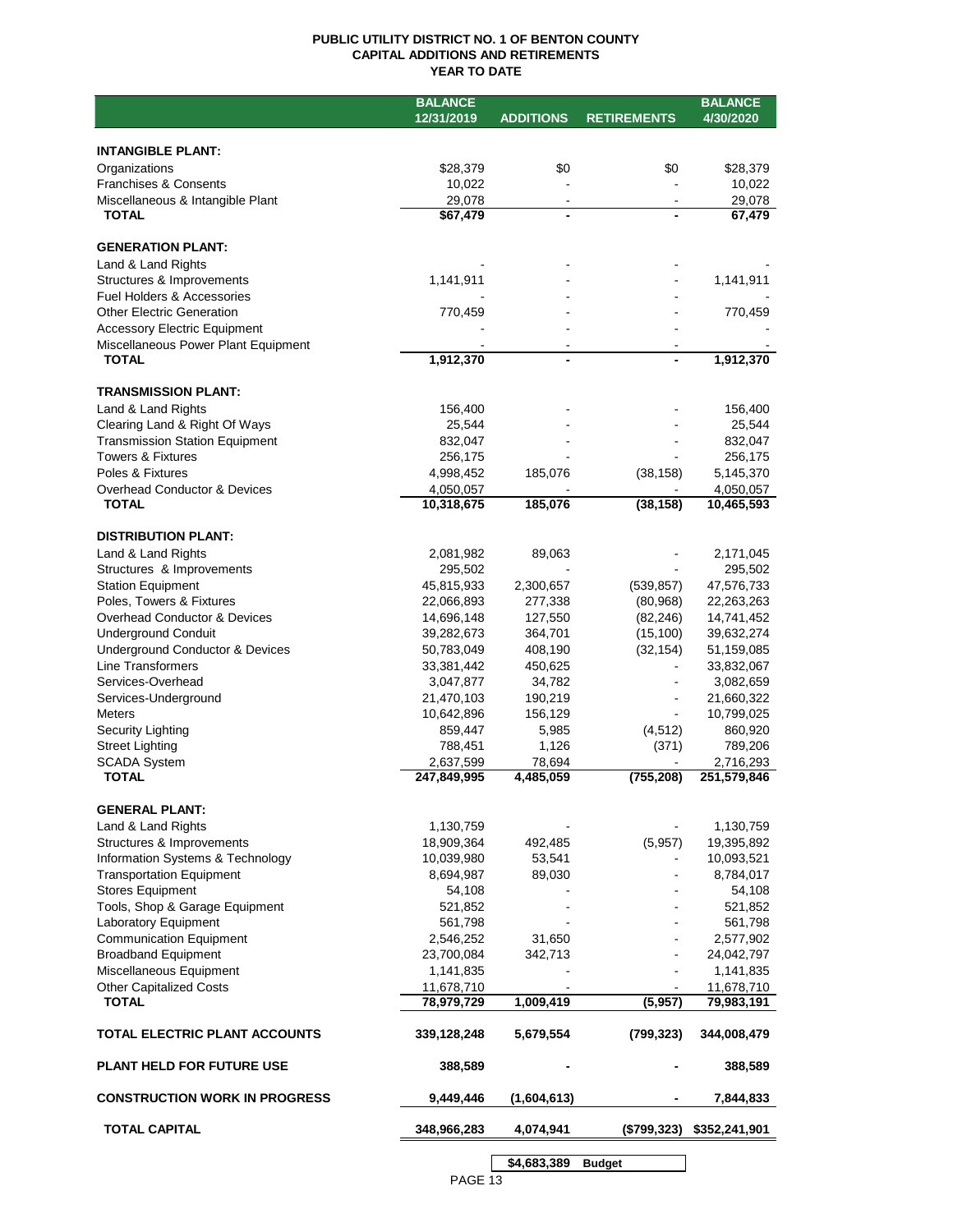## **PUBLIC UTILITY DISTRICT NO. 1 OF BENTON COUNTY STATEMENT OF CASH FLOWS**

|                                                                                                          | <b>YTD</b><br>04/30/2020    |
|----------------------------------------------------------------------------------------------------------|-----------------------------|
|                                                                                                          |                             |
| <b>CASH FLOWS FROM OPERATING ACTIVITIES</b>                                                              |                             |
| Cash Received from Customers and Counterparties                                                          | \$51,148,822                |
| Cash Paid to Suppliers and Counterparties<br>Cash Paid to Employees                                      | (41,087,621)<br>(5,420,951) |
| <b>Taxes Paid</b>                                                                                        | (6,714,137)                 |
| <b>Net Cash Provided by Operating Activities</b>                                                         | (2,073,887)                 |
| <b>CASH FLOWS FROM NONCAPITAL FINANCING ACTIVITIES</b>                                                   |                             |
| Other Interest Expense                                                                                   | (10,000)                    |
| Net Cash Used by Noncapital Financing Activities                                                         | (10,000)                    |
|                                                                                                          |                             |
| <b>CASH FLOWS FROM CAPITAL AND RELATED FINANCING ACTIVITIES</b><br><b>Acquisition of Capital Assets</b>  | (4, 119, 371)               |
| Proceeds from Sale of Revenue Bonds                                                                      |                             |
| Reimbursement of Bond Expense                                                                            |                             |
| <b>Bond Principal Paid</b>                                                                               |                             |
| <b>Bond Interest Paid</b><br><b>Capital Contributions</b>                                                | (1, 115, 050)<br>539,357    |
| Sale of Assets                                                                                           | 16,926                      |
| Net Cash Used by Capital and Related Financing Activities                                                | $\overline{(4,678,137)}$    |
| <b>CASH FLOWS FROM INVESTING ACTIVITIES</b>                                                              |                             |
| Interest Income                                                                                          | 208,227                     |
| Proceeds from Sale of Investments                                                                        | 1,991,700                   |
| Purchase of Investments                                                                                  |                             |
| Joint Venture Net Revenue (Expense)<br><b>Net Cash Provided by Investing Activities</b>                  | 2,199,927                   |
|                                                                                                          |                             |
| <b>NET INCREASE (DECREASE) IN CASH</b>                                                                   | (4,562,097)                 |
| <b>CASH BALANCE, BEGINNING</b>                                                                           | \$41,626,598                |
| <b>CASH BALANCE, ENDING</b>                                                                              | \$37,064,501                |
|                                                                                                          |                             |
| <b>RECONCILIATION OF NET OPERATING INCOME TO NET</b>                                                     |                             |
| <b>CASH PROVIDED BY OPERATING ACTIVITIES</b>                                                             |                             |
| <b>Net Operating Revenues</b>                                                                            | (\$2,513,987)               |
|                                                                                                          |                             |
| Adjustments to reconcile net operating income to net cash<br>provided by operating activities:           |                             |
| Depreciation & Amortization                                                                              | 3,393,261                   |
| <b>Unbilled Revenues</b>                                                                                 | 1,992,000                   |
| Misellaneous Other Revenue & Receipts                                                                    | 8,289                       |
| <b>GASB 68 Pension Expense</b><br>Decrease (Increase) in Accounts Receivable                             | (523, 697)                  |
| Decrease (Increase) in BPA Prepay Receivable                                                             | 200.000                     |
| Decrease (Increase) in Inventories                                                                       | (1, 166, 002)               |
| Decrease (Increase) in Prepaid Expenses                                                                  | (165, 190)                  |
| Decrease (Increase) in Wholesale Power Receivable                                                        | 1,184,241                   |
| Decrease (Increase) in Miscellaneous Assets<br>Decrease (Increase) in Prepaid Expenses and Other Charges | 7,761<br>1,686,698          |
| Decrease (Increase) in Deferred Derivative Outflows                                                      | 1,745,647                   |
| Increase (Decrease) in Deferred Derivative Inflows                                                       | (1,493,898)                 |
| Increase (Decrease) in Warrants Outstanding                                                              |                             |
| Increase (Decrease) in Accounts Payable                                                                  | (2,918,543)                 |
| Increase (Decrease) in Accrued Taxes Payable                                                             | (2,025,813)                 |
| Increase (Decrease) in Customer Deposits                                                                 | 2,069                       |
| Increase (Decrease) in BPA Prepay Incentive Credit<br>Increase (Decrease) in Other Current Liabilities   | (53, 752)<br>302,713        |
| Increase (Decrease) in Other Credits                                                                     | (1,735,683)                 |
|                                                                                                          | (40.270.02)                 |

**Net Cash Provided by Operating Activities (\$2,073,887)** PAGE 14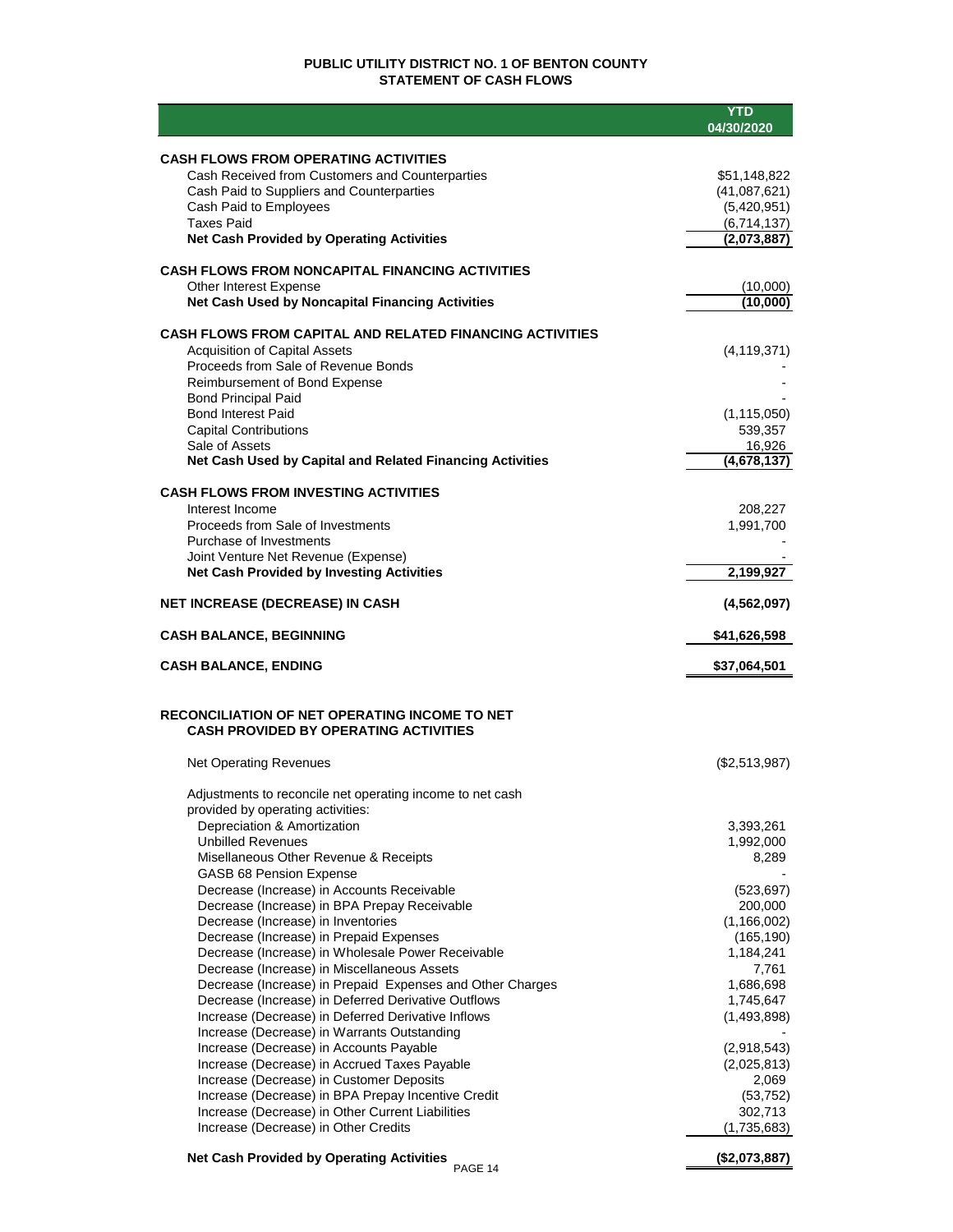## **PUBLIC UTILITY DISTRICT NO. 1 OF BENTON COUNTY WEATHER STATISTICS April 30, 2020**

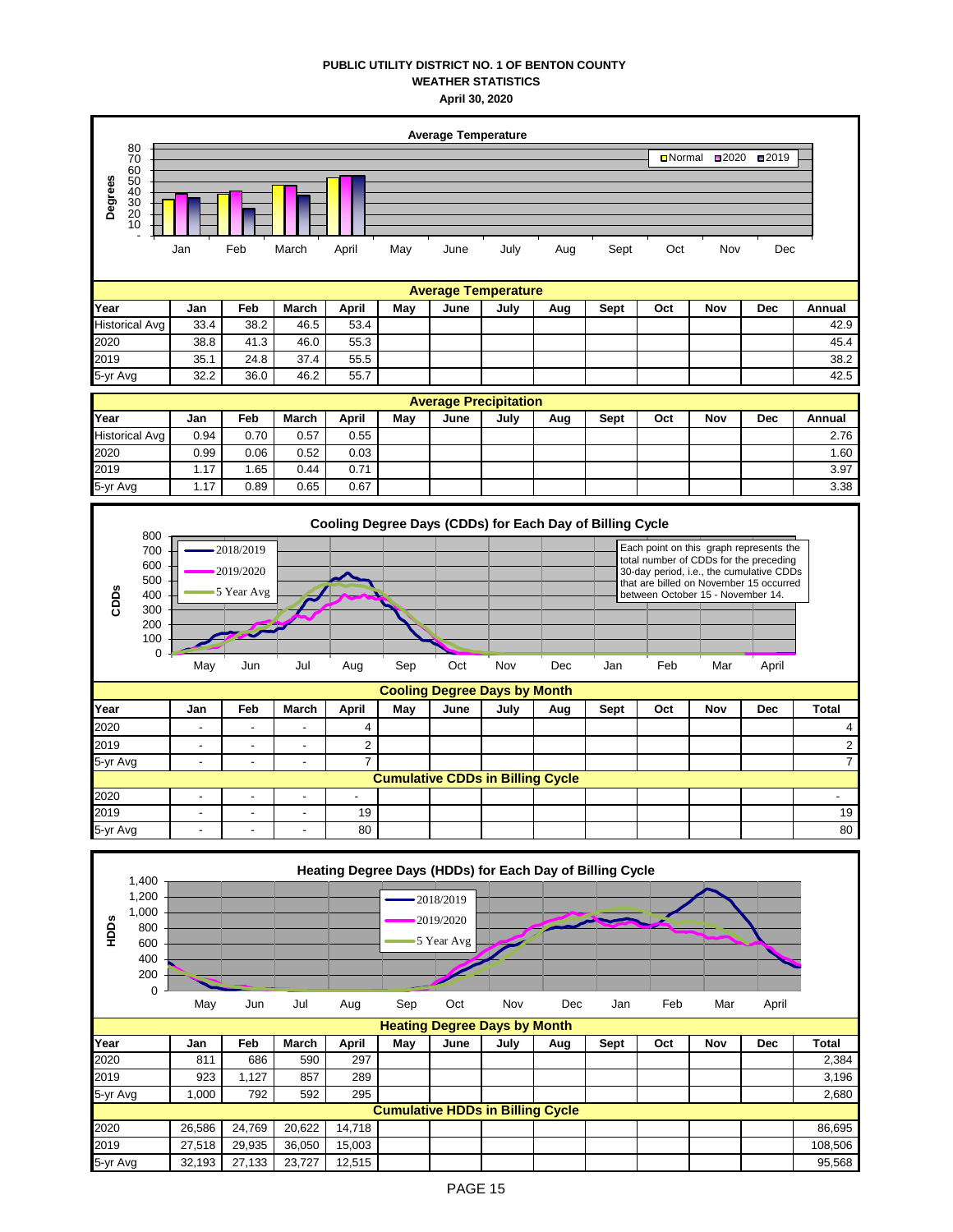## **PUBLIC UTILITY DISTRICT NO. 1 OF BENTON COUNTY BROADBAND SUMMARY**

| In April we installed two new Transport Connections. We also connected a new customer site with a 100Mbps transport service and three locations upgraded their transport services and<br>renewed contract for 3 year terms. We also have two New Access Internet connections.<br>ACTUALS<br>2020<br><b>Budget</b><br><b>Inception</b><br><b>YTD</b><br>to Date<br><b>Budget</b><br>Jan<br>Feb<br><b>March</b><br><b>April</b><br>May<br>June<br><b>Sept</b><br>Oct<br>Nov<br>Dec<br>Remaining<br>July<br><b>August</b><br><b>OPERATING REVENUES</b><br>\$131,258<br>\$131,212<br>1,027,887<br>Ethernet<br>1,555,953<br>\$136,638<br>\$128,959<br>\$528,066<br>1,000<br>500<br>2,150<br>(2, 150)<br>Non-Recurring Charges - Ethernet<br>650<br><b>TDM</b><br>36,000<br>3,000<br>3,000<br>3,000<br>3,000<br>12,000<br>24,000<br>26<br>26<br>Wireless<br>300<br>26<br>26<br>104<br>196<br>29,645<br>Internet Transport Service<br>54,000<br>5,631<br>5,566<br>6,327<br>6,832<br>24,355<br><b>Fixed Wireless</b><br>42,000<br>2,531<br>2,531<br>2,513<br>2,390<br>9,965<br>32,035<br>300,000<br>27,742<br>27,423<br>27,432<br>26,928<br>109,525<br>190,475<br>Access Internet<br>Non-Recurring Charges - Al<br>313<br>1,400<br>1,500<br>3,213<br>(3, 213)<br>650,000<br>54,895<br>54,895<br>54,895<br>54,895<br>219,580<br>430,420<br>Broadband Revenue - Other<br>231,775<br>222,400<br>227,350<br>Subtotal<br>2,638,253<br>227,433<br>908,958<br>NoaNet Maintenance Revenue<br>$\overline{\phantom{a}}$<br><b>Bad Debt Expense</b><br>2,638,253<br>231,775<br>222,400<br>227,350<br>227,433<br>\$908,958<br>1,729,295<br>24,038,827<br><b>Total Operating Revenues</b><br><b>OPERATING EXPENSES</b><br>General Expenses <sup>(3)</sup><br>100,200<br>87,530<br>87,641<br>94,022<br>\$369,393<br>3,581<br>2,911<br>3,569<br>2,257<br>\$12,319<br>Other Maintenance<br>NOC Maintenance<br>$\sim$<br>Wireless Maintenance<br>\$0<br>1,071,293<br>103,781<br>90,441<br>96,279<br>\$381,712<br>689,581<br>91,210<br>13,021,561<br>Subtotal<br>$\sim$<br>$\sim$<br>NoaNet Maintenance Expense<br>\$0<br>$\sim$<br>÷,<br>$\overline{\phantom{a}}$<br>÷,<br>$\blacksquare$<br>70,387<br>Depreciation<br>800,000<br>70,262<br>70,152<br>70,087<br>\$280,888<br>519,112<br>12,471,703<br><b>Total Operating Expenses</b><br>1,871,293<br>174,168<br>160,703<br>161,362<br>166,367<br>\$662,600<br>1,208,693<br>25,493,264<br><b>OPERATING INCOME (LOSS)</b><br>766,960<br>57,607<br>61,697<br>65,988<br>61,066<br>\$246,358<br>520,602<br>(1,454,436)<br>Internal Interest due to Power Business Unit <sup>(1)</sup><br>(332, 532)<br>(27, 518)<br>(\$108,597)<br>(7,020,230)<br>(27, 233)<br>(27,080)<br>(26, 766)<br>223,935<br>(18, 547)<br>Contributions in Aid of Broadband<br>73,500<br>30,313<br>23,036<br>1,604<br>\$54,953<br>5,071,907<br><b>BTOP</b><br>2,282,671<br><b>INTERNAL NET INCOME (LOSS)</b><br>\$192,715<br>\$507,928<br>\$60,402<br>34,464<br>61,945<br>35,904<br>\$725,990<br>(1, 120, 088)<br>\$3,159,092<br><b>Member Assessments</b><br>\$0<br>141,313<br>Membership Support<br>\$0<br><b>Total NoaNet Costs</b><br>\$0<br>\$3,300,405<br>$\overline{a}$<br>$\sim$<br>$\sim$<br><b>CAPITAL EXPENDITURES</b><br>\$2,101,128<br>\$92,663<br>\$35,002<br>\$107,287<br>\$26,096<br>\$261,048<br>\$1,840,080<br>\$24,380,031<br>NET CASH (TO)/FROM BROADBAND <sup>(2)</sup><br>(\$460,668)<br>\$65,644<br>96,957<br>51,890<br>106,661<br>\$321,152<br>781,820<br>( \$9,308,591)<br>65,644<br>\$321,152<br>NET CASH (TO)/FROM BROADBAND<br>( \$460, 668)<br>96,957<br>51,890<br>106,661<br>781,820<br>( \$6,008,186)<br>(Excluding NoaNet Costs)<br><b>Notes Receivable</b><br><b>Beginning Balance</b><br><b>Ending Balance</b> |                                  |  |  |  | <b>April Highlights</b> |  |  |  |  |  |
|-------------------------------------------------------------------------------------------------------------------------------------------------------------------------------------------------------------------------------------------------------------------------------------------------------------------------------------------------------------------------------------------------------------------------------------------------------------------------------------------------------------------------------------------------------------------------------------------------------------------------------------------------------------------------------------------------------------------------------------------------------------------------------------------------------------------------------------------------------------------------------------------------------------------------------------------------------------------------------------------------------------------------------------------------------------------------------------------------------------------------------------------------------------------------------------------------------------------------------------------------------------------------------------------------------------------------------------------------------------------------------------------------------------------------------------------------------------------------------------------------------------------------------------------------------------------------------------------------------------------------------------------------------------------------------------------------------------------------------------------------------------------------------------------------------------------------------------------------------------------------------------------------------------------------------------------------------------------------------------------------------------------------------------------------------------------------------------------------------------------------------------------------------------------------------------------------------------------------------------------------------------------------------------------------------------------------------------------------------------------------------------------------------------------------------------------------------------------------------------------------------------------------------------------------------------------------------------------------------------------------------------------------------------------------------------------------------------------------------------------------------------------------------------------------------------------------------------------------------------------------------------------------------------------------------------------------------------------------------------------------------------------------------------------------------------------------------------------------------------------------------------------------------------------------------------------------------------------------------------------------------------------------------------------------------------------------------------------------------------------------------------------------------------------------------------------------------------------------------------------------------------------------------------------------------------------------------------------------------------------------------------------------------------------------------------------------------------------------------------------|----------------------------------|--|--|--|-------------------------|--|--|--|--|--|
|                                                                                                                                                                                                                                                                                                                                                                                                                                                                                                                                                                                                                                                                                                                                                                                                                                                                                                                                                                                                                                                                                                                                                                                                                                                                                                                                                                                                                                                                                                                                                                                                                                                                                                                                                                                                                                                                                                                                                                                                                                                                                                                                                                                                                                                                                                                                                                                                                                                                                                                                                                                                                                                                                                                                                                                                                                                                                                                                                                                                                                                                                                                                                                                                                                                                                                                                                                                                                                                                                                                                                                                                                                                                                                                                           |                                  |  |  |  |                         |  |  |  |  |  |
|                                                                                                                                                                                                                                                                                                                                                                                                                                                                                                                                                                                                                                                                                                                                                                                                                                                                                                                                                                                                                                                                                                                                                                                                                                                                                                                                                                                                                                                                                                                                                                                                                                                                                                                                                                                                                                                                                                                                                                                                                                                                                                                                                                                                                                                                                                                                                                                                                                                                                                                                                                                                                                                                                                                                                                                                                                                                                                                                                                                                                                                                                                                                                                                                                                                                                                                                                                                                                                                                                                                                                                                                                                                                                                                                           |                                  |  |  |  |                         |  |  |  |  |  |
|                                                                                                                                                                                                                                                                                                                                                                                                                                                                                                                                                                                                                                                                                                                                                                                                                                                                                                                                                                                                                                                                                                                                                                                                                                                                                                                                                                                                                                                                                                                                                                                                                                                                                                                                                                                                                                                                                                                                                                                                                                                                                                                                                                                                                                                                                                                                                                                                                                                                                                                                                                                                                                                                                                                                                                                                                                                                                                                                                                                                                                                                                                                                                                                                                                                                                                                                                                                                                                                                                                                                                                                                                                                                                                                                           |                                  |  |  |  |                         |  |  |  |  |  |
|                                                                                                                                                                                                                                                                                                                                                                                                                                                                                                                                                                                                                                                                                                                                                                                                                                                                                                                                                                                                                                                                                                                                                                                                                                                                                                                                                                                                                                                                                                                                                                                                                                                                                                                                                                                                                                                                                                                                                                                                                                                                                                                                                                                                                                                                                                                                                                                                                                                                                                                                                                                                                                                                                                                                                                                                                                                                                                                                                                                                                                                                                                                                                                                                                                                                                                                                                                                                                                                                                                                                                                                                                                                                                                                                           |                                  |  |  |  |                         |  |  |  |  |  |
|                                                                                                                                                                                                                                                                                                                                                                                                                                                                                                                                                                                                                                                                                                                                                                                                                                                                                                                                                                                                                                                                                                                                                                                                                                                                                                                                                                                                                                                                                                                                                                                                                                                                                                                                                                                                                                                                                                                                                                                                                                                                                                                                                                                                                                                                                                                                                                                                                                                                                                                                                                                                                                                                                                                                                                                                                                                                                                                                                                                                                                                                                                                                                                                                                                                                                                                                                                                                                                                                                                                                                                                                                                                                                                                                           |                                  |  |  |  |                         |  |  |  |  |  |
|                                                                                                                                                                                                                                                                                                                                                                                                                                                                                                                                                                                                                                                                                                                                                                                                                                                                                                                                                                                                                                                                                                                                                                                                                                                                                                                                                                                                                                                                                                                                                                                                                                                                                                                                                                                                                                                                                                                                                                                                                                                                                                                                                                                                                                                                                                                                                                                                                                                                                                                                                                                                                                                                                                                                                                                                                                                                                                                                                                                                                                                                                                                                                                                                                                                                                                                                                                                                                                                                                                                                                                                                                                                                                                                                           |                                  |  |  |  |                         |  |  |  |  |  |
|                                                                                                                                                                                                                                                                                                                                                                                                                                                                                                                                                                                                                                                                                                                                                                                                                                                                                                                                                                                                                                                                                                                                                                                                                                                                                                                                                                                                                                                                                                                                                                                                                                                                                                                                                                                                                                                                                                                                                                                                                                                                                                                                                                                                                                                                                                                                                                                                                                                                                                                                                                                                                                                                                                                                                                                                                                                                                                                                                                                                                                                                                                                                                                                                                                                                                                                                                                                                                                                                                                                                                                                                                                                                                                                                           |                                  |  |  |  |                         |  |  |  |  |  |
|                                                                                                                                                                                                                                                                                                                                                                                                                                                                                                                                                                                                                                                                                                                                                                                                                                                                                                                                                                                                                                                                                                                                                                                                                                                                                                                                                                                                                                                                                                                                                                                                                                                                                                                                                                                                                                                                                                                                                                                                                                                                                                                                                                                                                                                                                                                                                                                                                                                                                                                                                                                                                                                                                                                                                                                                                                                                                                                                                                                                                                                                                                                                                                                                                                                                                                                                                                                                                                                                                                                                                                                                                                                                                                                                           |                                  |  |  |  |                         |  |  |  |  |  |
|                                                                                                                                                                                                                                                                                                                                                                                                                                                                                                                                                                                                                                                                                                                                                                                                                                                                                                                                                                                                                                                                                                                                                                                                                                                                                                                                                                                                                                                                                                                                                                                                                                                                                                                                                                                                                                                                                                                                                                                                                                                                                                                                                                                                                                                                                                                                                                                                                                                                                                                                                                                                                                                                                                                                                                                                                                                                                                                                                                                                                                                                                                                                                                                                                                                                                                                                                                                                                                                                                                                                                                                                                                                                                                                                           |                                  |  |  |  |                         |  |  |  |  |  |
|                                                                                                                                                                                                                                                                                                                                                                                                                                                                                                                                                                                                                                                                                                                                                                                                                                                                                                                                                                                                                                                                                                                                                                                                                                                                                                                                                                                                                                                                                                                                                                                                                                                                                                                                                                                                                                                                                                                                                                                                                                                                                                                                                                                                                                                                                                                                                                                                                                                                                                                                                                                                                                                                                                                                                                                                                                                                                                                                                                                                                                                                                                                                                                                                                                                                                                                                                                                                                                                                                                                                                                                                                                                                                                                                           |                                  |  |  |  |                         |  |  |  |  |  |
|                                                                                                                                                                                                                                                                                                                                                                                                                                                                                                                                                                                                                                                                                                                                                                                                                                                                                                                                                                                                                                                                                                                                                                                                                                                                                                                                                                                                                                                                                                                                                                                                                                                                                                                                                                                                                                                                                                                                                                                                                                                                                                                                                                                                                                                                                                                                                                                                                                                                                                                                                                                                                                                                                                                                                                                                                                                                                                                                                                                                                                                                                                                                                                                                                                                                                                                                                                                                                                                                                                                                                                                                                                                                                                                                           |                                  |  |  |  |                         |  |  |  |  |  |
|                                                                                                                                                                                                                                                                                                                                                                                                                                                                                                                                                                                                                                                                                                                                                                                                                                                                                                                                                                                                                                                                                                                                                                                                                                                                                                                                                                                                                                                                                                                                                                                                                                                                                                                                                                                                                                                                                                                                                                                                                                                                                                                                                                                                                                                                                                                                                                                                                                                                                                                                                                                                                                                                                                                                                                                                                                                                                                                                                                                                                                                                                                                                                                                                                                                                                                                                                                                                                                                                                                                                                                                                                                                                                                                                           |                                  |  |  |  |                         |  |  |  |  |  |
|                                                                                                                                                                                                                                                                                                                                                                                                                                                                                                                                                                                                                                                                                                                                                                                                                                                                                                                                                                                                                                                                                                                                                                                                                                                                                                                                                                                                                                                                                                                                                                                                                                                                                                                                                                                                                                                                                                                                                                                                                                                                                                                                                                                                                                                                                                                                                                                                                                                                                                                                                                                                                                                                                                                                                                                                                                                                                                                                                                                                                                                                                                                                                                                                                                                                                                                                                                                                                                                                                                                                                                                                                                                                                                                                           |                                  |  |  |  |                         |  |  |  |  |  |
|                                                                                                                                                                                                                                                                                                                                                                                                                                                                                                                                                                                                                                                                                                                                                                                                                                                                                                                                                                                                                                                                                                                                                                                                                                                                                                                                                                                                                                                                                                                                                                                                                                                                                                                                                                                                                                                                                                                                                                                                                                                                                                                                                                                                                                                                                                                                                                                                                                                                                                                                                                                                                                                                                                                                                                                                                                                                                                                                                                                                                                                                                                                                                                                                                                                                                                                                                                                                                                                                                                                                                                                                                                                                                                                                           |                                  |  |  |  |                         |  |  |  |  |  |
|                                                                                                                                                                                                                                                                                                                                                                                                                                                                                                                                                                                                                                                                                                                                                                                                                                                                                                                                                                                                                                                                                                                                                                                                                                                                                                                                                                                                                                                                                                                                                                                                                                                                                                                                                                                                                                                                                                                                                                                                                                                                                                                                                                                                                                                                                                                                                                                                                                                                                                                                                                                                                                                                                                                                                                                                                                                                                                                                                                                                                                                                                                                                                                                                                                                                                                                                                                                                                                                                                                                                                                                                                                                                                                                                           |                                  |  |  |  |                         |  |  |  |  |  |
|                                                                                                                                                                                                                                                                                                                                                                                                                                                                                                                                                                                                                                                                                                                                                                                                                                                                                                                                                                                                                                                                                                                                                                                                                                                                                                                                                                                                                                                                                                                                                                                                                                                                                                                                                                                                                                                                                                                                                                                                                                                                                                                                                                                                                                                                                                                                                                                                                                                                                                                                                                                                                                                                                                                                                                                                                                                                                                                                                                                                                                                                                                                                                                                                                                                                                                                                                                                                                                                                                                                                                                                                                                                                                                                                           |                                  |  |  |  |                         |  |  |  |  |  |
|                                                                                                                                                                                                                                                                                                                                                                                                                                                                                                                                                                                                                                                                                                                                                                                                                                                                                                                                                                                                                                                                                                                                                                                                                                                                                                                                                                                                                                                                                                                                                                                                                                                                                                                                                                                                                                                                                                                                                                                                                                                                                                                                                                                                                                                                                                                                                                                                                                                                                                                                                                                                                                                                                                                                                                                                                                                                                                                                                                                                                                                                                                                                                                                                                                                                                                                                                                                                                                                                                                                                                                                                                                                                                                                                           |                                  |  |  |  |                         |  |  |  |  |  |
|                                                                                                                                                                                                                                                                                                                                                                                                                                                                                                                                                                                                                                                                                                                                                                                                                                                                                                                                                                                                                                                                                                                                                                                                                                                                                                                                                                                                                                                                                                                                                                                                                                                                                                                                                                                                                                                                                                                                                                                                                                                                                                                                                                                                                                                                                                                                                                                                                                                                                                                                                                                                                                                                                                                                                                                                                                                                                                                                                                                                                                                                                                                                                                                                                                                                                                                                                                                                                                                                                                                                                                                                                                                                                                                                           |                                  |  |  |  |                         |  |  |  |  |  |
|                                                                                                                                                                                                                                                                                                                                                                                                                                                                                                                                                                                                                                                                                                                                                                                                                                                                                                                                                                                                                                                                                                                                                                                                                                                                                                                                                                                                                                                                                                                                                                                                                                                                                                                                                                                                                                                                                                                                                                                                                                                                                                                                                                                                                                                                                                                                                                                                                                                                                                                                                                                                                                                                                                                                                                                                                                                                                                                                                                                                                                                                                                                                                                                                                                                                                                                                                                                                                                                                                                                                                                                                                                                                                                                                           |                                  |  |  |  |                         |  |  |  |  |  |
|                                                                                                                                                                                                                                                                                                                                                                                                                                                                                                                                                                                                                                                                                                                                                                                                                                                                                                                                                                                                                                                                                                                                                                                                                                                                                                                                                                                                                                                                                                                                                                                                                                                                                                                                                                                                                                                                                                                                                                                                                                                                                                                                                                                                                                                                                                                                                                                                                                                                                                                                                                                                                                                                                                                                                                                                                                                                                                                                                                                                                                                                                                                                                                                                                                                                                                                                                                                                                                                                                                                                                                                                                                                                                                                                           |                                  |  |  |  |                         |  |  |  |  |  |
|                                                                                                                                                                                                                                                                                                                                                                                                                                                                                                                                                                                                                                                                                                                                                                                                                                                                                                                                                                                                                                                                                                                                                                                                                                                                                                                                                                                                                                                                                                                                                                                                                                                                                                                                                                                                                                                                                                                                                                                                                                                                                                                                                                                                                                                                                                                                                                                                                                                                                                                                                                                                                                                                                                                                                                                                                                                                                                                                                                                                                                                                                                                                                                                                                                                                                                                                                                                                                                                                                                                                                                                                                                                                                                                                           |                                  |  |  |  |                         |  |  |  |  |  |
|                                                                                                                                                                                                                                                                                                                                                                                                                                                                                                                                                                                                                                                                                                                                                                                                                                                                                                                                                                                                                                                                                                                                                                                                                                                                                                                                                                                                                                                                                                                                                                                                                                                                                                                                                                                                                                                                                                                                                                                                                                                                                                                                                                                                                                                                                                                                                                                                                                                                                                                                                                                                                                                                                                                                                                                                                                                                                                                                                                                                                                                                                                                                                                                                                                                                                                                                                                                                                                                                                                                                                                                                                                                                                                                                           |                                  |  |  |  |                         |  |  |  |  |  |
|                                                                                                                                                                                                                                                                                                                                                                                                                                                                                                                                                                                                                                                                                                                                                                                                                                                                                                                                                                                                                                                                                                                                                                                                                                                                                                                                                                                                                                                                                                                                                                                                                                                                                                                                                                                                                                                                                                                                                                                                                                                                                                                                                                                                                                                                                                                                                                                                                                                                                                                                                                                                                                                                                                                                                                                                                                                                                                                                                                                                                                                                                                                                                                                                                                                                                                                                                                                                                                                                                                                                                                                                                                                                                                                                           |                                  |  |  |  |                         |  |  |  |  |  |
|                                                                                                                                                                                                                                                                                                                                                                                                                                                                                                                                                                                                                                                                                                                                                                                                                                                                                                                                                                                                                                                                                                                                                                                                                                                                                                                                                                                                                                                                                                                                                                                                                                                                                                                                                                                                                                                                                                                                                                                                                                                                                                                                                                                                                                                                                                                                                                                                                                                                                                                                                                                                                                                                                                                                                                                                                                                                                                                                                                                                                                                                                                                                                                                                                                                                                                                                                                                                                                                                                                                                                                                                                                                                                                                                           |                                  |  |  |  |                         |  |  |  |  |  |
|                                                                                                                                                                                                                                                                                                                                                                                                                                                                                                                                                                                                                                                                                                                                                                                                                                                                                                                                                                                                                                                                                                                                                                                                                                                                                                                                                                                                                                                                                                                                                                                                                                                                                                                                                                                                                                                                                                                                                                                                                                                                                                                                                                                                                                                                                                                                                                                                                                                                                                                                                                                                                                                                                                                                                                                                                                                                                                                                                                                                                                                                                                                                                                                                                                                                                                                                                                                                                                                                                                                                                                                                                                                                                                                                           |                                  |  |  |  |                         |  |  |  |  |  |
|                                                                                                                                                                                                                                                                                                                                                                                                                                                                                                                                                                                                                                                                                                                                                                                                                                                                                                                                                                                                                                                                                                                                                                                                                                                                                                                                                                                                                                                                                                                                                                                                                                                                                                                                                                                                                                                                                                                                                                                                                                                                                                                                                                                                                                                                                                                                                                                                                                                                                                                                                                                                                                                                                                                                                                                                                                                                                                                                                                                                                                                                                                                                                                                                                                                                                                                                                                                                                                                                                                                                                                                                                                                                                                                                           |                                  |  |  |  |                         |  |  |  |  |  |
|                                                                                                                                                                                                                                                                                                                                                                                                                                                                                                                                                                                                                                                                                                                                                                                                                                                                                                                                                                                                                                                                                                                                                                                                                                                                                                                                                                                                                                                                                                                                                                                                                                                                                                                                                                                                                                                                                                                                                                                                                                                                                                                                                                                                                                                                                                                                                                                                                                                                                                                                                                                                                                                                                                                                                                                                                                                                                                                                                                                                                                                                                                                                                                                                                                                                                                                                                                                                                                                                                                                                                                                                                                                                                                                                           |                                  |  |  |  |                         |  |  |  |  |  |
|                                                                                                                                                                                                                                                                                                                                                                                                                                                                                                                                                                                                                                                                                                                                                                                                                                                                                                                                                                                                                                                                                                                                                                                                                                                                                                                                                                                                                                                                                                                                                                                                                                                                                                                                                                                                                                                                                                                                                                                                                                                                                                                                                                                                                                                                                                                                                                                                                                                                                                                                                                                                                                                                                                                                                                                                                                                                                                                                                                                                                                                                                                                                                                                                                                                                                                                                                                                                                                                                                                                                                                                                                                                                                                                                           |                                  |  |  |  |                         |  |  |  |  |  |
|                                                                                                                                                                                                                                                                                                                                                                                                                                                                                                                                                                                                                                                                                                                                                                                                                                                                                                                                                                                                                                                                                                                                                                                                                                                                                                                                                                                                                                                                                                                                                                                                                                                                                                                                                                                                                                                                                                                                                                                                                                                                                                                                                                                                                                                                                                                                                                                                                                                                                                                                                                                                                                                                                                                                                                                                                                                                                                                                                                                                                                                                                                                                                                                                                                                                                                                                                                                                                                                                                                                                                                                                                                                                                                                                           |                                  |  |  |  |                         |  |  |  |  |  |
|                                                                                                                                                                                                                                                                                                                                                                                                                                                                                                                                                                                                                                                                                                                                                                                                                                                                                                                                                                                                                                                                                                                                                                                                                                                                                                                                                                                                                                                                                                                                                                                                                                                                                                                                                                                                                                                                                                                                                                                                                                                                                                                                                                                                                                                                                                                                                                                                                                                                                                                                                                                                                                                                                                                                                                                                                                                                                                                                                                                                                                                                                                                                                                                                                                                                                                                                                                                                                                                                                                                                                                                                                                                                                                                                           | NONOPERATING REVENUES & EXPENSES |  |  |  |                         |  |  |  |  |  |
|                                                                                                                                                                                                                                                                                                                                                                                                                                                                                                                                                                                                                                                                                                                                                                                                                                                                                                                                                                                                                                                                                                                                                                                                                                                                                                                                                                                                                                                                                                                                                                                                                                                                                                                                                                                                                                                                                                                                                                                                                                                                                                                                                                                                                                                                                                                                                                                                                                                                                                                                                                                                                                                                                                                                                                                                                                                                                                                                                                                                                                                                                                                                                                                                                                                                                                                                                                                                                                                                                                                                                                                                                                                                                                                                           |                                  |  |  |  |                         |  |  |  |  |  |
|                                                                                                                                                                                                                                                                                                                                                                                                                                                                                                                                                                                                                                                                                                                                                                                                                                                                                                                                                                                                                                                                                                                                                                                                                                                                                                                                                                                                                                                                                                                                                                                                                                                                                                                                                                                                                                                                                                                                                                                                                                                                                                                                                                                                                                                                                                                                                                                                                                                                                                                                                                                                                                                                                                                                                                                                                                                                                                                                                                                                                                                                                                                                                                                                                                                                                                                                                                                                                                                                                                                                                                                                                                                                                                                                           |                                  |  |  |  |                         |  |  |  |  |  |
|                                                                                                                                                                                                                                                                                                                                                                                                                                                                                                                                                                                                                                                                                                                                                                                                                                                                                                                                                                                                                                                                                                                                                                                                                                                                                                                                                                                                                                                                                                                                                                                                                                                                                                                                                                                                                                                                                                                                                                                                                                                                                                                                                                                                                                                                                                                                                                                                                                                                                                                                                                                                                                                                                                                                                                                                                                                                                                                                                                                                                                                                                                                                                                                                                                                                                                                                                                                                                                                                                                                                                                                                                                                                                                                                           | <b>CAPITAL CONTRIBUTIONS</b>     |  |  |  |                         |  |  |  |  |  |
|                                                                                                                                                                                                                                                                                                                                                                                                                                                                                                                                                                                                                                                                                                                                                                                                                                                                                                                                                                                                                                                                                                                                                                                                                                                                                                                                                                                                                                                                                                                                                                                                                                                                                                                                                                                                                                                                                                                                                                                                                                                                                                                                                                                                                                                                                                                                                                                                                                                                                                                                                                                                                                                                                                                                                                                                                                                                                                                                                                                                                                                                                                                                                                                                                                                                                                                                                                                                                                                                                                                                                                                                                                                                                                                                           |                                  |  |  |  |                         |  |  |  |  |  |
|                                                                                                                                                                                                                                                                                                                                                                                                                                                                                                                                                                                                                                                                                                                                                                                                                                                                                                                                                                                                                                                                                                                                                                                                                                                                                                                                                                                                                                                                                                                                                                                                                                                                                                                                                                                                                                                                                                                                                                                                                                                                                                                                                                                                                                                                                                                                                                                                                                                                                                                                                                                                                                                                                                                                                                                                                                                                                                                                                                                                                                                                                                                                                                                                                                                                                                                                                                                                                                                                                                                                                                                                                                                                                                                                           |                                  |  |  |  |                         |  |  |  |  |  |
|                                                                                                                                                                                                                                                                                                                                                                                                                                                                                                                                                                                                                                                                                                                                                                                                                                                                                                                                                                                                                                                                                                                                                                                                                                                                                                                                                                                                                                                                                                                                                                                                                                                                                                                                                                                                                                                                                                                                                                                                                                                                                                                                                                                                                                                                                                                                                                                                                                                                                                                                                                                                                                                                                                                                                                                                                                                                                                                                                                                                                                                                                                                                                                                                                                                                                                                                                                                                                                                                                                                                                                                                                                                                                                                                           |                                  |  |  |  |                         |  |  |  |  |  |
|                                                                                                                                                                                                                                                                                                                                                                                                                                                                                                                                                                                                                                                                                                                                                                                                                                                                                                                                                                                                                                                                                                                                                                                                                                                                                                                                                                                                                                                                                                                                                                                                                                                                                                                                                                                                                                                                                                                                                                                                                                                                                                                                                                                                                                                                                                                                                                                                                                                                                                                                                                                                                                                                                                                                                                                                                                                                                                                                                                                                                                                                                                                                                                                                                                                                                                                                                                                                                                                                                                                                                                                                                                                                                                                                           |                                  |  |  |  |                         |  |  |  |  |  |
|                                                                                                                                                                                                                                                                                                                                                                                                                                                                                                                                                                                                                                                                                                                                                                                                                                                                                                                                                                                                                                                                                                                                                                                                                                                                                                                                                                                                                                                                                                                                                                                                                                                                                                                                                                                                                                                                                                                                                                                                                                                                                                                                                                                                                                                                                                                                                                                                                                                                                                                                                                                                                                                                                                                                                                                                                                                                                                                                                                                                                                                                                                                                                                                                                                                                                                                                                                                                                                                                                                                                                                                                                                                                                                                                           | <b>NOANET COSTS</b>              |  |  |  |                         |  |  |  |  |  |
|                                                                                                                                                                                                                                                                                                                                                                                                                                                                                                                                                                                                                                                                                                                                                                                                                                                                                                                                                                                                                                                                                                                                                                                                                                                                                                                                                                                                                                                                                                                                                                                                                                                                                                                                                                                                                                                                                                                                                                                                                                                                                                                                                                                                                                                                                                                                                                                                                                                                                                                                                                                                                                                                                                                                                                                                                                                                                                                                                                                                                                                                                                                                                                                                                                                                                                                                                                                                                                                                                                                                                                                                                                                                                                                                           |                                  |  |  |  |                         |  |  |  |  |  |
|                                                                                                                                                                                                                                                                                                                                                                                                                                                                                                                                                                                                                                                                                                                                                                                                                                                                                                                                                                                                                                                                                                                                                                                                                                                                                                                                                                                                                                                                                                                                                                                                                                                                                                                                                                                                                                                                                                                                                                                                                                                                                                                                                                                                                                                                                                                                                                                                                                                                                                                                                                                                                                                                                                                                                                                                                                                                                                                                                                                                                                                                                                                                                                                                                                                                                                                                                                                                                                                                                                                                                                                                                                                                                                                                           |                                  |  |  |  |                         |  |  |  |  |  |
|                                                                                                                                                                                                                                                                                                                                                                                                                                                                                                                                                                                                                                                                                                                                                                                                                                                                                                                                                                                                                                                                                                                                                                                                                                                                                                                                                                                                                                                                                                                                                                                                                                                                                                                                                                                                                                                                                                                                                                                                                                                                                                                                                                                                                                                                                                                                                                                                                                                                                                                                                                                                                                                                                                                                                                                                                                                                                                                                                                                                                                                                                                                                                                                                                                                                                                                                                                                                                                                                                                                                                                                                                                                                                                                                           |                                  |  |  |  |                         |  |  |  |  |  |
|                                                                                                                                                                                                                                                                                                                                                                                                                                                                                                                                                                                                                                                                                                                                                                                                                                                                                                                                                                                                                                                                                                                                                                                                                                                                                                                                                                                                                                                                                                                                                                                                                                                                                                                                                                                                                                                                                                                                                                                                                                                                                                                                                                                                                                                                                                                                                                                                                                                                                                                                                                                                                                                                                                                                                                                                                                                                                                                                                                                                                                                                                                                                                                                                                                                                                                                                                                                                                                                                                                                                                                                                                                                                                                                                           |                                  |  |  |  |                         |  |  |  |  |  |
|                                                                                                                                                                                                                                                                                                                                                                                                                                                                                                                                                                                                                                                                                                                                                                                                                                                                                                                                                                                                                                                                                                                                                                                                                                                                                                                                                                                                                                                                                                                                                                                                                                                                                                                                                                                                                                                                                                                                                                                                                                                                                                                                                                                                                                                                                                                                                                                                                                                                                                                                                                                                                                                                                                                                                                                                                                                                                                                                                                                                                                                                                                                                                                                                                                                                                                                                                                                                                                                                                                                                                                                                                                                                                                                                           |                                  |  |  |  |                         |  |  |  |  |  |
|                                                                                                                                                                                                                                                                                                                                                                                                                                                                                                                                                                                                                                                                                                                                                                                                                                                                                                                                                                                                                                                                                                                                                                                                                                                                                                                                                                                                                                                                                                                                                                                                                                                                                                                                                                                                                                                                                                                                                                                                                                                                                                                                                                                                                                                                                                                                                                                                                                                                                                                                                                                                                                                                                                                                                                                                                                                                                                                                                                                                                                                                                                                                                                                                                                                                                                                                                                                                                                                                                                                                                                                                                                                                                                                                           |                                  |  |  |  |                         |  |  |  |  |  |
|                                                                                                                                                                                                                                                                                                                                                                                                                                                                                                                                                                                                                                                                                                                                                                                                                                                                                                                                                                                                                                                                                                                                                                                                                                                                                                                                                                                                                                                                                                                                                                                                                                                                                                                                                                                                                                                                                                                                                                                                                                                                                                                                                                                                                                                                                                                                                                                                                                                                                                                                                                                                                                                                                                                                                                                                                                                                                                                                                                                                                                                                                                                                                                                                                                                                                                                                                                                                                                                                                                                                                                                                                                                                                                                                           |                                  |  |  |  |                         |  |  |  |  |  |
|                                                                                                                                                                                                                                                                                                                                                                                                                                                                                                                                                                                                                                                                                                                                                                                                                                                                                                                                                                                                                                                                                                                                                                                                                                                                                                                                                                                                                                                                                                                                                                                                                                                                                                                                                                                                                                                                                                                                                                                                                                                                                                                                                                                                                                                                                                                                                                                                                                                                                                                                                                                                                                                                                                                                                                                                                                                                                                                                                                                                                                                                                                                                                                                                                                                                                                                                                                                                                                                                                                                                                                                                                                                                                                                                           |                                  |  |  |  |                         |  |  |  |  |  |
|                                                                                                                                                                                                                                                                                                                                                                                                                                                                                                                                                                                                                                                                                                                                                                                                                                                                                                                                                                                                                                                                                                                                                                                                                                                                                                                                                                                                                                                                                                                                                                                                                                                                                                                                                                                                                                                                                                                                                                                                                                                                                                                                                                                                                                                                                                                                                                                                                                                                                                                                                                                                                                                                                                                                                                                                                                                                                                                                                                                                                                                                                                                                                                                                                                                                                                                                                                                                                                                                                                                                                                                                                                                                                                                                           |                                  |  |  |  |                         |  |  |  |  |  |
|                                                                                                                                                                                                                                                                                                                                                                                                                                                                                                                                                                                                                                                                                                                                                                                                                                                                                                                                                                                                                                                                                                                                                                                                                                                                                                                                                                                                                                                                                                                                                                                                                                                                                                                                                                                                                                                                                                                                                                                                                                                                                                                                                                                                                                                                                                                                                                                                                                                                                                                                                                                                                                                                                                                                                                                                                                                                                                                                                                                                                                                                                                                                                                                                                                                                                                                                                                                                                                                                                                                                                                                                                                                                                                                                           |                                  |  |  |  |                         |  |  |  |  |  |
|                                                                                                                                                                                                                                                                                                                                                                                                                                                                                                                                                                                                                                                                                                                                                                                                                                                                                                                                                                                                                                                                                                                                                                                                                                                                                                                                                                                                                                                                                                                                                                                                                                                                                                                                                                                                                                                                                                                                                                                                                                                                                                                                                                                                                                                                                                                                                                                                                                                                                                                                                                                                                                                                                                                                                                                                                                                                                                                                                                                                                                                                                                                                                                                                                                                                                                                                                                                                                                                                                                                                                                                                                                                                                                                                           |                                  |  |  |  |                         |  |  |  |  |  |

(1) Internal interest budget is estimated based on cash flow projections (an interest rate of 3.53% is being used).

(2) Includes excess of revenues over operating costs, capital expenditures and NoaNet assessments; excludes depreciation and internal interest to Electric System

(3) The March general expenses were updated to reflect the amortization of a City of Richland build, that was posted after the March broadband information was prepared.

Notes Receivable 85,256 - - - **85,256** #